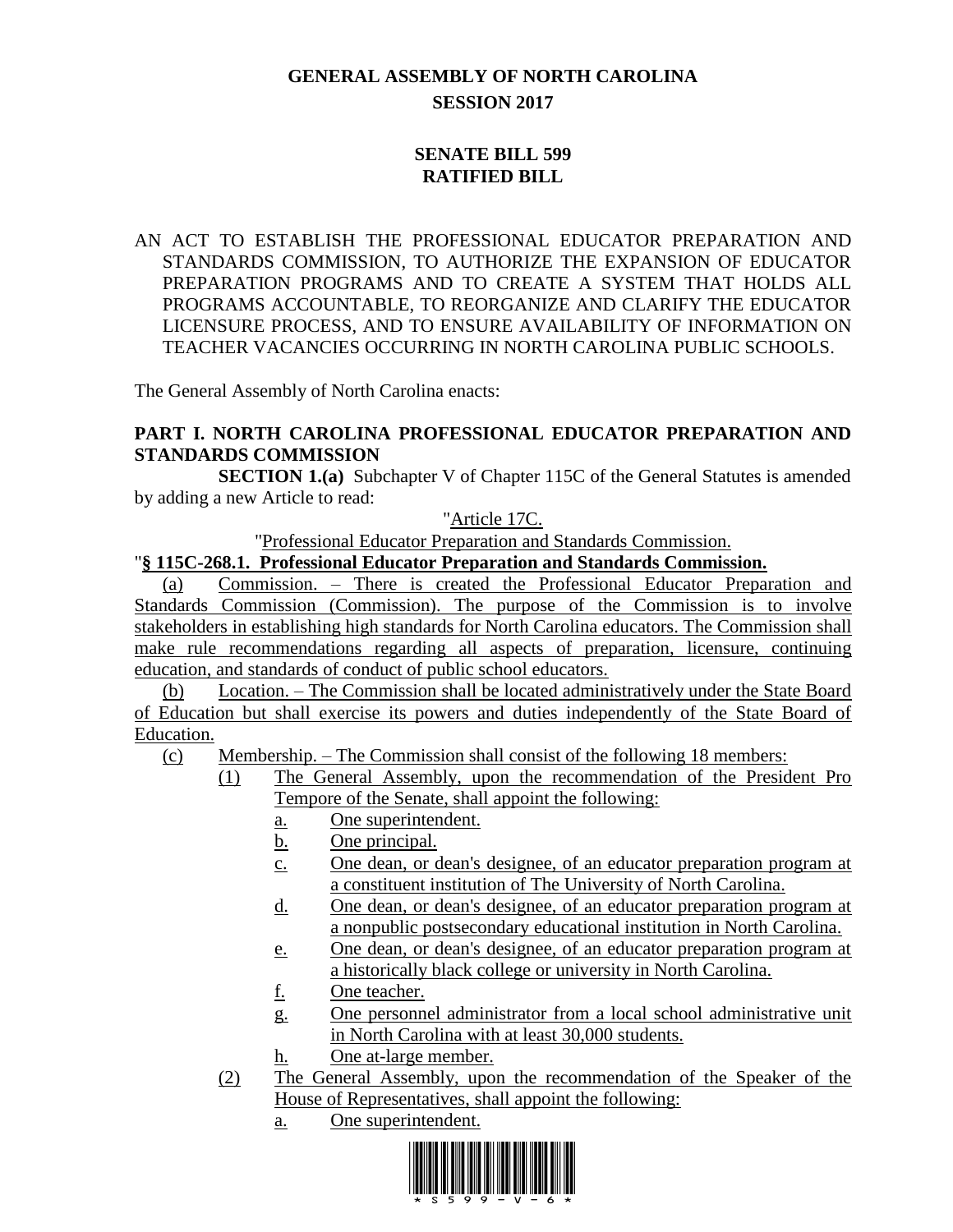- b. One principal.
- c. One dean, or dean's designee, of an educator preparation program at a constituent institution of The University of North Carolina.
- d. One dean, or dean's designee, of an educator preparation program at a nonpublic postsecondary educational institution in North Carolina.
- e. One teacher.
- f. One personnel administrator from a local school administrative unit in North Carolina with less than 30,000 students.
- g. One member of the State Advisory Council on Indian Education.
- h. One at-large member.
- (3) The State Teacher of the Year.
- (4) The Superintendent of Public Instruction or his or her designee.

In making appointments, the General Assembly is encouraged to select qualified citizens who are committed to improving the teaching profession and student achievement and who represent the racial, geographic, and gender diversity of the State. Before their appointment to this Commission, with the exception of the at-large members, the members must have been actively engaged in the profession of teaching, in the education of students in educator preparation programs, or in the practice of public school administration for at least three years, at least two of which occurred in this State. Appointed members shall serve for two-year terms. Initial terms shall begin September 1, 2017. Vacancies in the membership shall be filled by the General Assembly, as provided in G.S. 120-122, using the same criteria as provided in this subsection.

(d) Organization and Functioning. – The Commission shall elect a chair, a vice-chair, and a secretary from among its membership. In the absence of the chair, the vice-chair shall preside over the Commission's meetings. All members are voting members and a majority of the Commission constitutes a quorum. The Commission shall adopt rules to govern its proceedings.

(e) Meetings. – Meetings of the Commission shall be held upon the call of the chair or the vice-chair in the absence of the chair. The Superintendent shall call the initial meeting of the Commission.

(f) Compensation and Reimbursement. – Members of the Commission shall receive compensation for their services and reimbursement for expenses incurred in the performance of their duties required by this Article at the rate prescribed in G.S. 138-5 and G.S. 138-6.

(g) Personnel. – The Commission may employ, subject to Chapter 126 of the General Statutes, the necessary personnel for the performance of its functions and fix compensation within the limits of funds available to the Commission.

# "**§ 115C-268.5. Powers and duties of the Commission.**

- (a) Duties. The Commission shall:
	- (1) Develop and recommend to the State Board of Education rules related to all aspects of educator preparation programs in accordance with Article 17D of this Chapter. These rules shall include the following:
		- a. Requirements for appropriate pedagogy to be included in residency license programs.
		- b. Appropriate courses to be used for calculation of individual and cohort grade point averages for admission to educator preparation programs, which may account for prior degrees attained, type of license, and areas of licensure. The Commission shall consider which grade point average, either the grade point average in the content courses relevant to the licensure area or the cumulative grade point average, would be most appropriate for clinical residency students.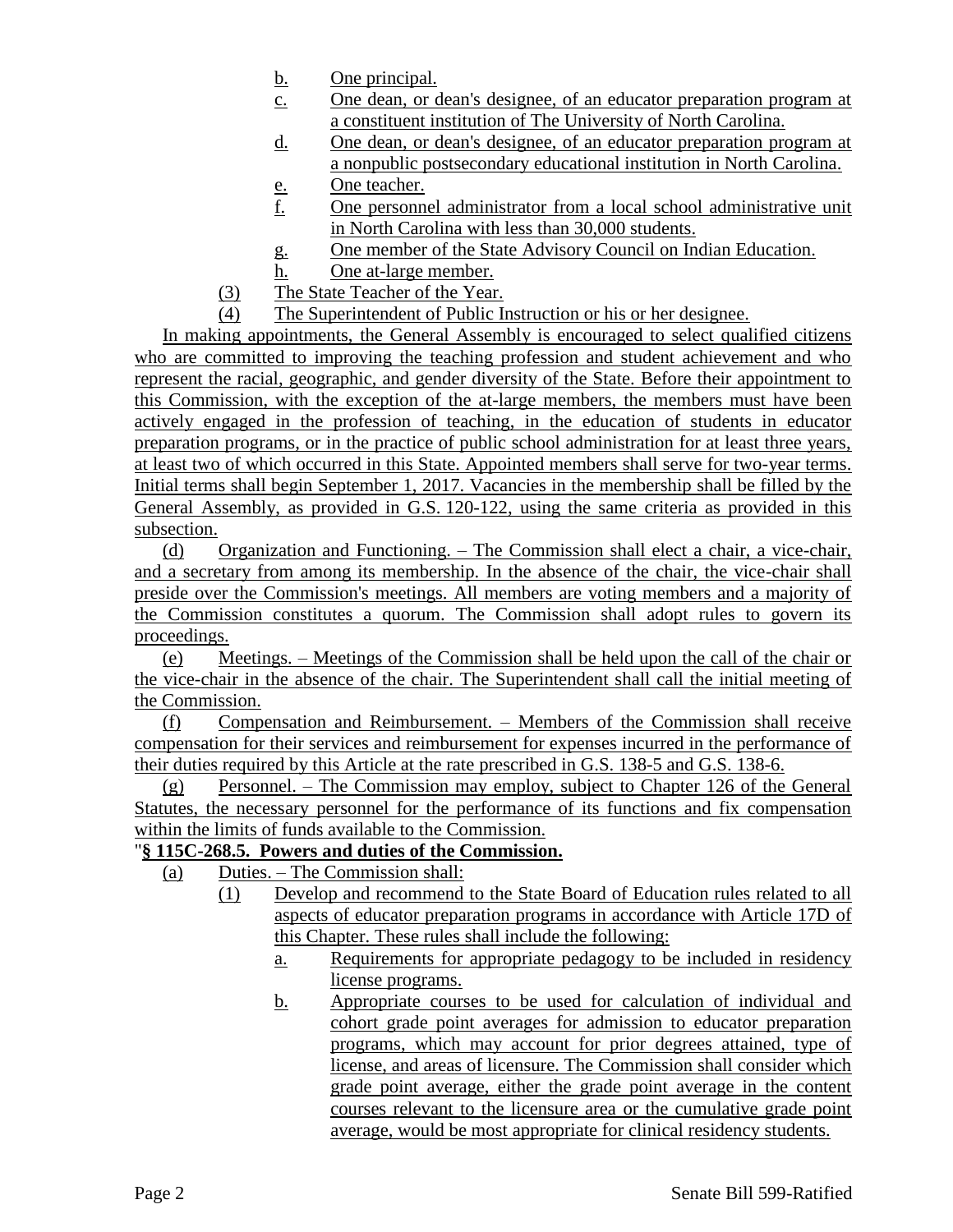- (2) Develop and recommend to the State Board of Education rules related to all aspects of professional standards for North Carolina educators in accordance with Article 17E of this Chapter. These rules shall include specific hour requirements for the following:
	- a. Preservice training and field experiences prior to entering the classroom for individuals issued residency licenses.
	- b. Preservice training prior to entering the classroom for individuals issued emergency licenses.
- (3) Provide recommendations as requested to the State Board of Education related to the educator preparation programs and professional standards of North Carolina educators.

(b) The Commission shall recommend ways to ensure that the clinical practice requirements described in G.S. 115C-269.25(d) effectively prepare high-quality professional educators who meet the demands of North Carolina schools.

(c) State Board Approval. – The Commission shall submit its recommendations under subsection (a) of this section to the State Board. The State Board shall adopt or reject the rules recommendations. The State Board shall not make any substantive changes to any rules recommendation that it adopts. If the State Board rejects the rules recommendation, it shall state with specificity its reasons for rejection; the Commission may then amend that rules recommendation and resubmit it to the State Board. The Board shall adopt or reject the amended rules recommendation. If the State Board fails to adopt the Commission's original and amended rule recommendations, the State Board may develop and adopt its own rules.

(d) Annual Report. – The Commission shall submit a report by December 1, 2018, and annually thereafter, to the Joint Legislative Education Oversight Committee and the State Board of Education of its activities during the preceding year, together with any recommendations and findings regarding improvement of the teaching profession."

# **PART II. EDUCATOR PREPARATION PROGRAMS**

**SECTION 2.(a)** G.S. 115C-296.8 is repealed. **SECTION 2.(b)** G.S. 115C-296.9 is repealed. **SECTION 2.(c)** G.S. 115C-296.10 is repealed. **SECTION 2.(d)** G.S. 115C-296.11 is repealed. **SECTION 2.(e)** G.S. 115C-296.12 is repealed. **SECTION 2.(f)** G.S. 115C-296.13 is repealed. **SECTION 2.(g)** G.S. 115C-309 is repealed. **SECTION 2.(h)** G.S. 115C-310 is repealed. **SECTION 2.(i)** Subchapter V of Chapter 115C of the General Statutes is amended

by adding a new Article to read:

# "Article 17D.

# "Educator Preparation Programs.

# "**§ 115C-269.1. Definitions.**

As used in this Article, the following definitions shall apply:

- (1) Approved EPP. An EPP that has been approved by the State Board as meeting the requirements established by rule, as provided in G.S. 115C-269.10.
- (2) Authorized EPP. An EPP that (i) has met the accountability performance standards described in G.S. 115C-269.35 and (ii) has been approved by the State Board or accredited by CAEP to prepare, train, and recommend students for licensure.
- (3) CAEP. Council for the Accreditation of Educator Preparation.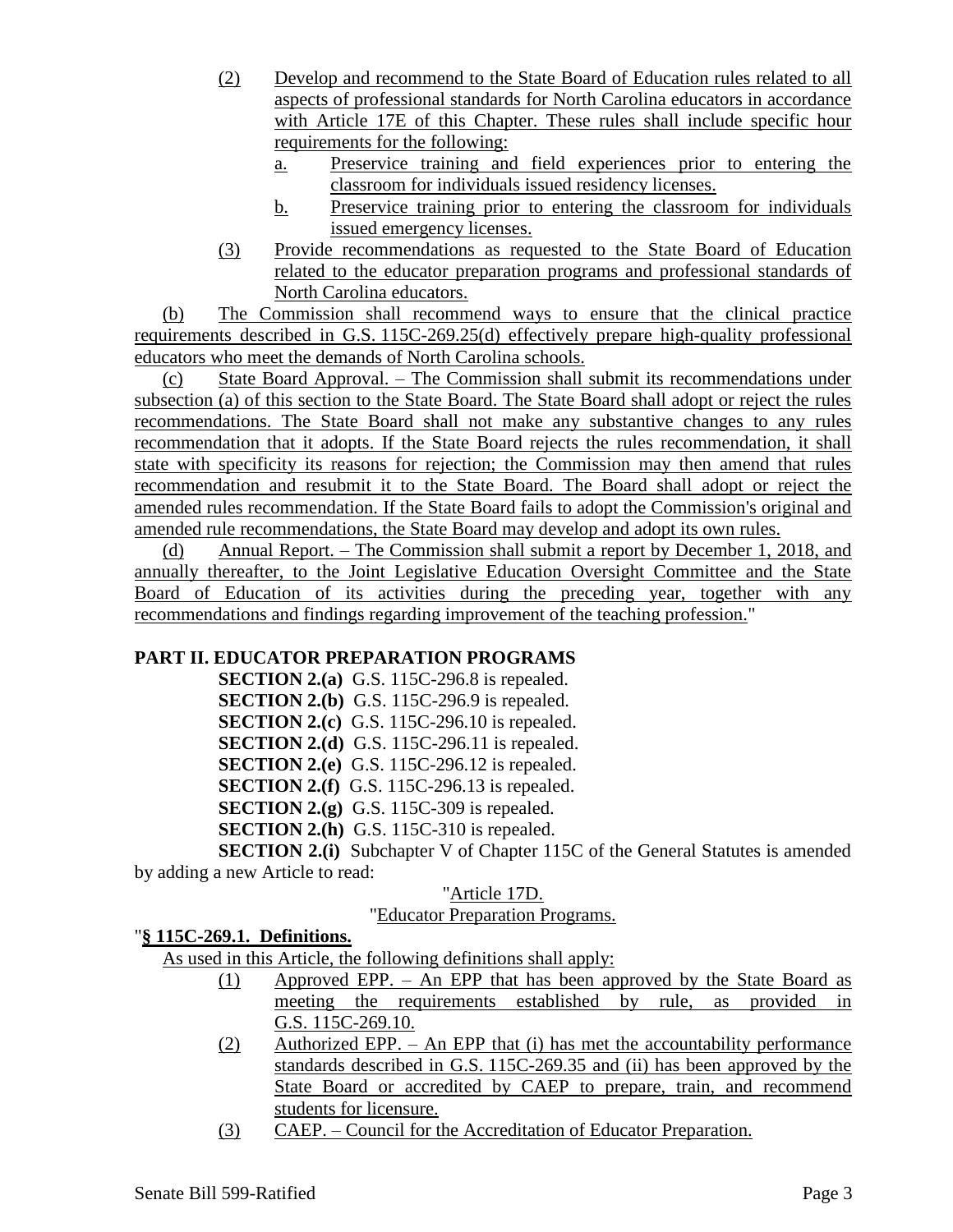- (4) Clinical educator. An individual employed by a partner school, including a classroom teacher, who assesses, supports, and develops a clinical intern's knowledge, skills, and professional disposition during an internship.
- (5) Clinical intern or intern. Any student enrolled in a recognized EPP who is jointly assigned by that EPP and a local board of education to teach under the direction and supervision of a clinical educator, as provided in G.S. 115C-269.25.
- (6) Clinical internship or internship. Type of field experience in which a clinical intern works under the supervision of a clinical educator and may be delegated those duties granted to an educator by G.S. 115C-307 and any other part of the school program for which the clinical educator is responsible.
- (7) Clinical mentor or mentor. An individual employed by an elementary or secondary school, including a classroom teacher, who assesses, supports, and develops a clinical resident's knowledge, skills, and professional disposition during the residency.
- (8) Clinical residency or residency. Type of field experience in which a clinical resident who already holds a bachelor's degree is enrolled in a recognized EPP and also employed by a local school administrative unit as an educator and supervised by the recognized EPP in partial fulfillment of the recognized EPP's training requirements.
- (9) Clinical resident. Any student who meets the following criteria:
	- a. Holds a bachelor's degree.
	- b. Is enrolled in a recognized EPP.
	- c. Is employed by a local school administrative unit as an educator and supervised by the recognized EPP in partial fulfillment of the recognized EPP's training requirements.
- (10) Educator preparation program or EPP. Any entity that prepares, trains, and recommends students for teacher licensure.
- (11) Field experience. Placement of students enrolled in a recognized EPP in settings to provide opportunities to observe, practice, and demonstrate knowledge and skills. A field experience may include preclinical classroom experiences.
- (12) Field supervisor. An individual who is employed by a recognized EPP to observe students, monitor their performance, and provide constructive feedback to improve their effectiveness as educators during their clinical internship or residency.
- (13) Initially authorized EPP. An EPP that has been either approved by the State Board or accredited by CAEP to prepare, train, and recommend students for licensure, but lacks data required by the performance standards described in G.S. 115C-269.35.
- (14) Partner school. An elementary or secondary school located in North Carolina that includes (i) a public school governed by a local board of education, a charter school board of directors, a regional school board of directors, or a UNC laboratory school board of trustees; (ii) a Department of Defense Elementary and Secondary School established pursuant to 10 U.S.C. § 2164; and (iii) a nonpublic school that meets the requirements of Part 1 or 2 of Article 39 of this Chapter.
- (15) Recognized educator preparation program or recognized EPP. An entity that is initially authorized or authorized by the State Board to recommend students for educator licensure.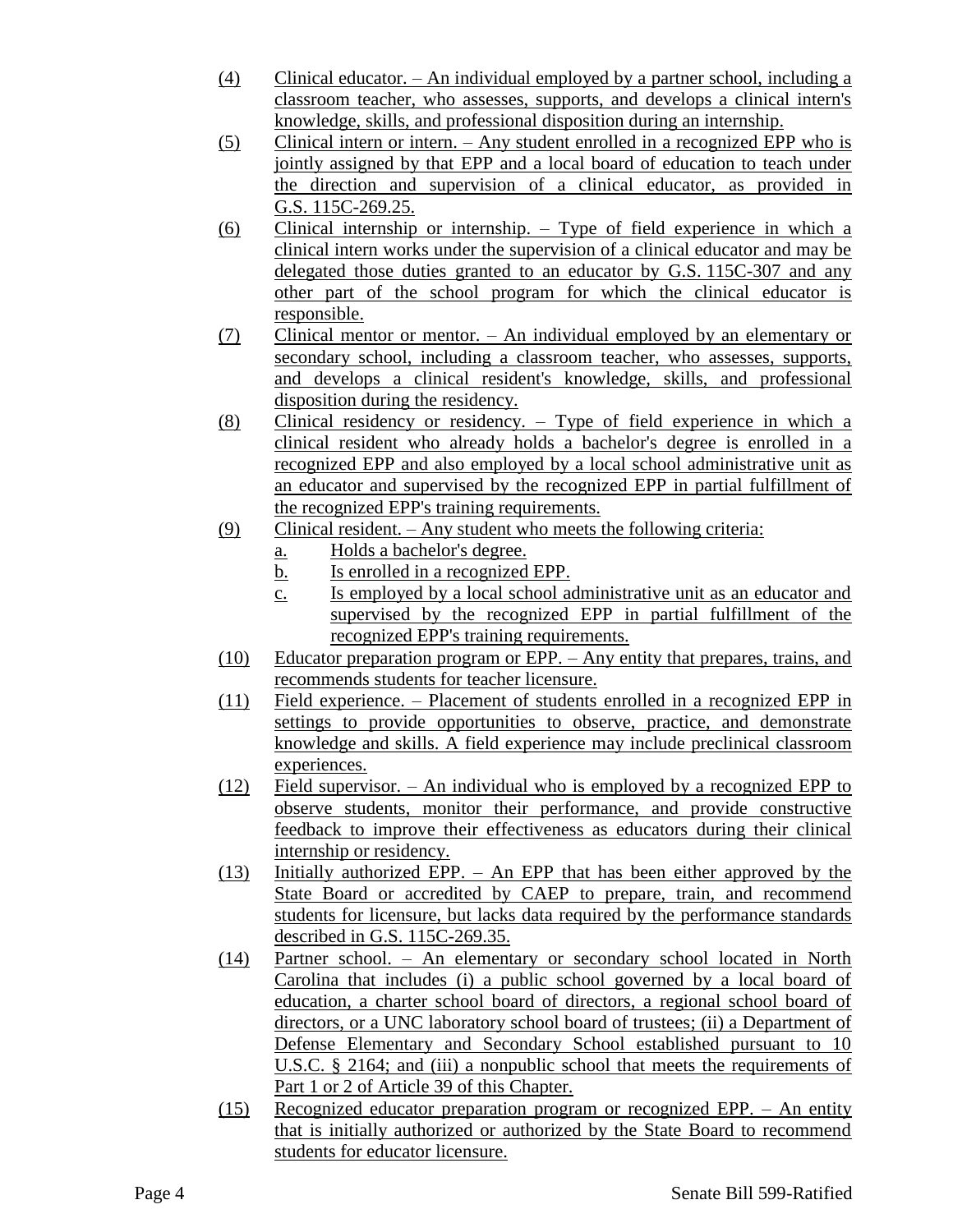(16) Student. – An individual enrolled in a recognized educator preparation program.

### "**§ 115C-269.5. Educator preparation programs.**

(a) Role of EPPs. – An EPP shall prepare students for educator licensure and meet the standards and requirements set forth in this Article. To recommend students for licensure, an EPP shall be recognized by the State Board.

(b) State Board Authority. – The State Board shall initially authorize and recognize an EPP as required by this Article. The State Board shall have authority to regulate EPPs in accordance with this Article.

(c) Initial Authorization. – The State Board shall assign the status of initially authorized to an EPP if it has not yet generated sufficient data to meet the performance standards, but the EPP meets one of the following criteria:

- (1) The EPP is approved by the State Board.
- (2) The EPP is nationally accredited by CAEP.

(d) Authorization. – The State Board shall assign the status of authorized to an EPP if the EPP meets the following criteria:

- (1) The EPP is approved by the State Board or nationally accredited by CAEP.
- (2) The EPP satisfies the performance standards to the extent that the EPP has not been assigned revoked status described in G.S. 115C-269.45.

(e) The State Board shall assign the status of recognized EPP to an EPP that has the status of initially authorized or authorized.

### "**§ 115C-269.10. Educator preparation program approval process.**

(a) State Board Authority. – The State Board shall have authority to approve an EPP that meets the requirements established by rule as provided in subsection (b) of this section.

(b) Rules for Granting State Approval. – The State Board shall adopt rules for granting approval to EPPs in accordance with this Article. The rules shall ensure the following:

- (1) A rigorous approval process that requires that the criteria in this Article are met.
- (2) An application process, peer review, and technical assistance provided by the State Board.
- (3) An approval period of five years and process for renewal of approval.

(c) Minimum Approval Standards. – At a minimum, the rules established as provided in subsection (b) of this section shall include the following standards:

- (1) Students shall develop a deep understanding of the critical concepts and principles of their discipline and, by completion, be able to use discipline-specific practices flexibly to advance the learning of all students toward attainment of college- and career-ready standards.
- (2) Effective partnerships and high-quality clinical practice shall be central to preparation so that students develop the knowledge, skills, and professional dispositions necessary to demonstrate positive impact on all elementary and secondary students' learning and development.
- (3) Quality of students shall be a continuing and purposeful part of the EPP's responsibility from recruitment, at admission, through the progression of courses and field experiences, and to decisions that completers are prepared to teach effectively and are recommended for licensure. The EPP shall demonstrate that development of student quality is the goal of educator preparation in all phases of the program through evidence of impact under subdivision (4) of this subsection.
- (4) The EPP shall demonstrate the impact of its completers on elementary and secondary student learning and development, classroom instruction, and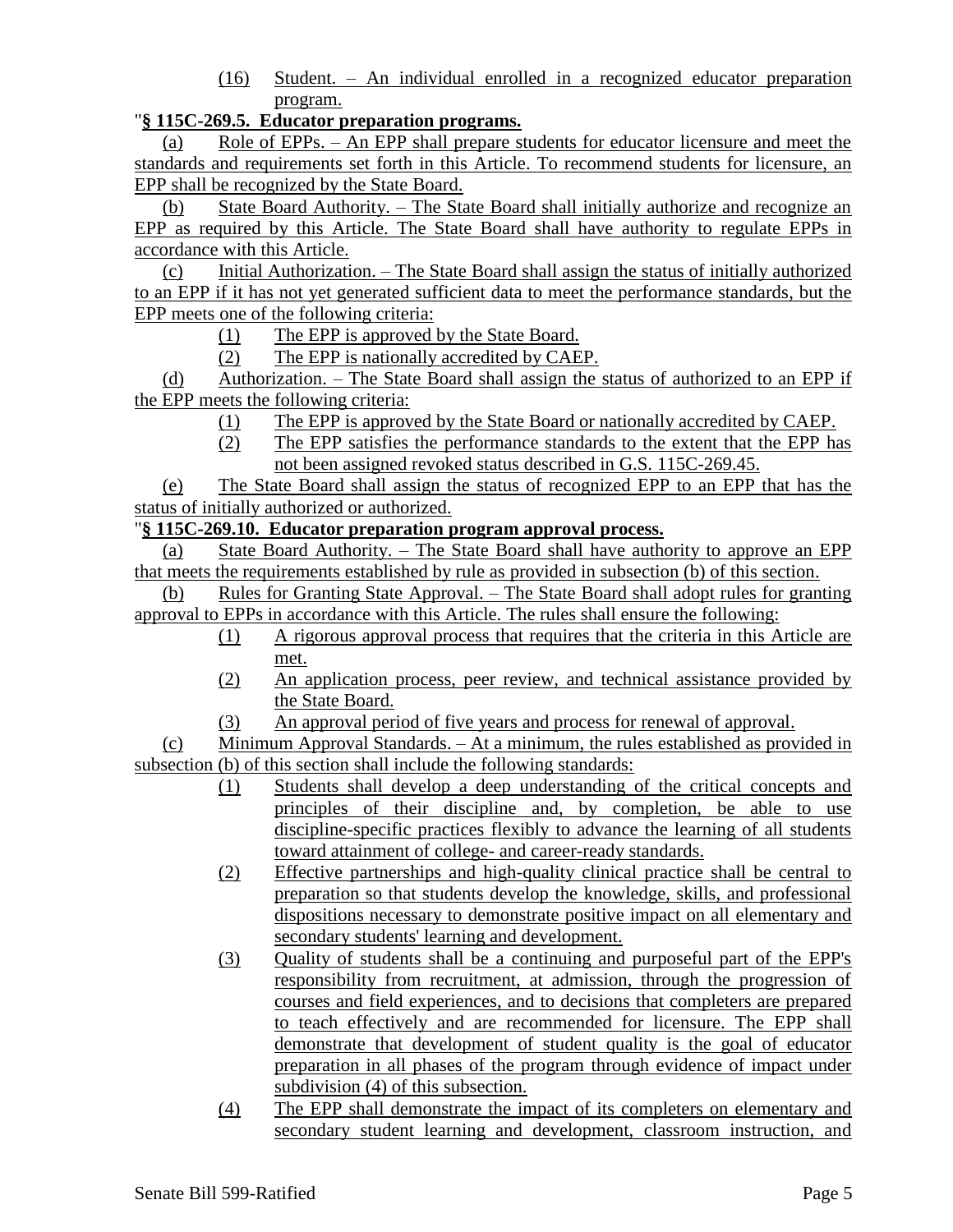schools, and the satisfaction of its completers with the relevance and effectiveness of their preparation.

(5) The EPP shall maintain a quality assurance system comprised of valid data from multiple measures, including evidence of students' and completers' positive impact on elementary and secondary student learning and development. The EPP shall support continuous improvement that is sustained and evidence-based and that evaluates the effectiveness of its completers. The EPP shall use the results of inquiry and data collection to establish priorities, enhance program elements and capacity, and test innovations to improve completers' impact on elementary and secondary student learning and development.

(d) Application. – An EPP seeking to be approved by the State Board shall complete the application process established by the State Board.

(e) Peer Review. – An EPP seeking to be approved by the State Board shall undergo a peer review process established by the State Board that includes highly qualified and trained members to adequately review programs within the State.

(f) Technical Assistance. – For EPPs seeking approval, the State Board shall provide technical assistance in efforts to do the following:

- (1) Improve education quality and EPP performance.
- (2) Inform EPPs about the program approval process as part of EPP performance based on outcome data.
- (3) Assist with State and federal reporting processes.
- (4) Help build and maintain partnerships between elementary and secondary schools and EPPs.

"**§ 115C-269.15. Minimum admissions requirements for educator preparation programs.**

(a) Testing. – A recognized EPP shall not admit a student until that student has met one of the following criteria:

- (1) Attained a passing score or prescribed minimum score set by the State Board for a preprofessional skills test.
- (2) Achieved the appropriate required scores, as determined by the State Board, on the verbal and mathematics portions of the SAT or ACT. The minimum combined verbal and mathematics score set by the State Board for the SAT shall be 1,100 or greater. The minimum composite score set by the State Board for the ACT shall be 24 or greater.
- (3) Holds a bachelor's degree.

(b) Individual Grade Point Average. – A recognized EPP shall not admit a student into an EPP unless that student has earned a grade point average of at least a 2.7.

(c) Grade Point Average Exceptions. – Notwithstanding subsection (b) of this section, the individual grade point average requirement does not apply to a clinical resident student if the hiring local school administrative unit determines that one of the following criteria is met:

- (1) The student has at least 10 years of relevant experience.
- (2) For a program leading to licensure in career and technical education, the student has at least five years of relevant experience.

(d) Cohort Grade Point Average. – A recognized EPP shall ensure that the minimum cohort grade point average for each entering cohort to an EPP is at least a 3.0.

# "**§ 115C-269.20. Content and pedagogy requirements.**

(a) Content and Pedagogy Requirements. – To ensure that EPPs remain current and reflect a rigorous course of study that is aligned to State and national standards, the State Board shall require at least the following minimum requirements with demonstrated competencies in its rules:

(1) All EPPs shall include instruction in the following: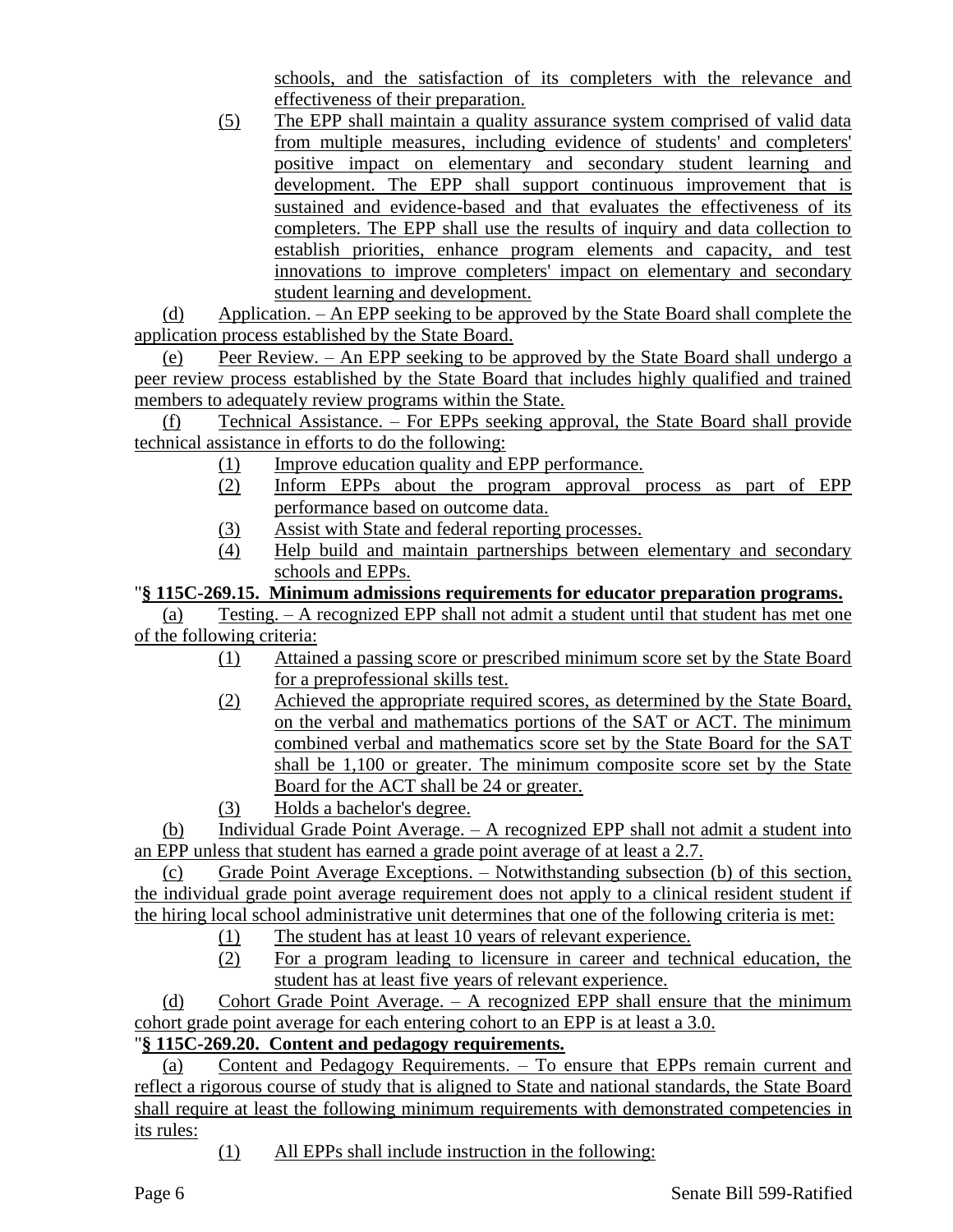- a. The identification and education of children with disabilities.
- b. Positive management of student behavior and effective communication techniques for defusing and de-escalating disruptive or dangerous behavior.
- c. Demonstration of competencies in using digital and other instructional technologies to provide high-quality, integrated digital teaching and learning to all students.
- d. The skills and responsibilities required of educators.
- e. The expectations for student performance based on State standards.
- f. The supply of and demand for educators in this State, as identified in the vacancy report required by G.S. 115C-299.5(e).
- g. The State's framework for appraisal of educators.
- (2) EPPs providing training for elementary education teachers shall include the following:
	- a. Adequate coursework in the teaching of reading, writing, and mathematics.
	- b. Assessment prior to licensure to determine if a student possesses the requisite knowledge in scientifically based reading, writing, and mathematics instruction that is aligned with the State Board's expectations.
	- c. Instruction in application of formative and summative assessments within the school and classroom setting through technology-based assessment systems available in State schools that measure and predict expected student improvement.
	- d. Instruction in integration of arts education across the curriculum.
- (3) EPPs providing training for elementary and special education general curriculum teachers shall ensure that students receive instruction in early literacy intervention strategies and practices that are aligned with State and national reading standards and shall include the following:
	- a. Instruction in the teaching of reading, including a substantive understanding of reading as a process involving oral language, phonological and phonemic awareness, phonics, fluency, vocabulary, and comprehension. Instruction shall include appropriate application of instructional supports and services and reading interventions to ensure reading proficiency for all students.
	- b. Instruction in evidence-based assessment and diagnosis of specific areas of difficulty with reading development and of reading deficiencies.
	- c. Instruction in appropriate application of instructional supports and services and reading interventions to ensure reading proficiency for all students.
- (4) EPPs providing training for middle and high school teachers shall include the following:
	- a. Adequate coursework in the relevant content area. For clinical residency programs, students may instead demonstrate mastery of the relevant content area through the passage of the relevant content area examination approved by the State Board.
	- b. Adequate coursework in the teaching of the relevant content area.
	- c. For EPPs providing training for science teachers, adequate preparation in issues related to science laboratory safety.

# "**§ 115C-269.25. Clinical partnerships and practice in educator preparation programs.**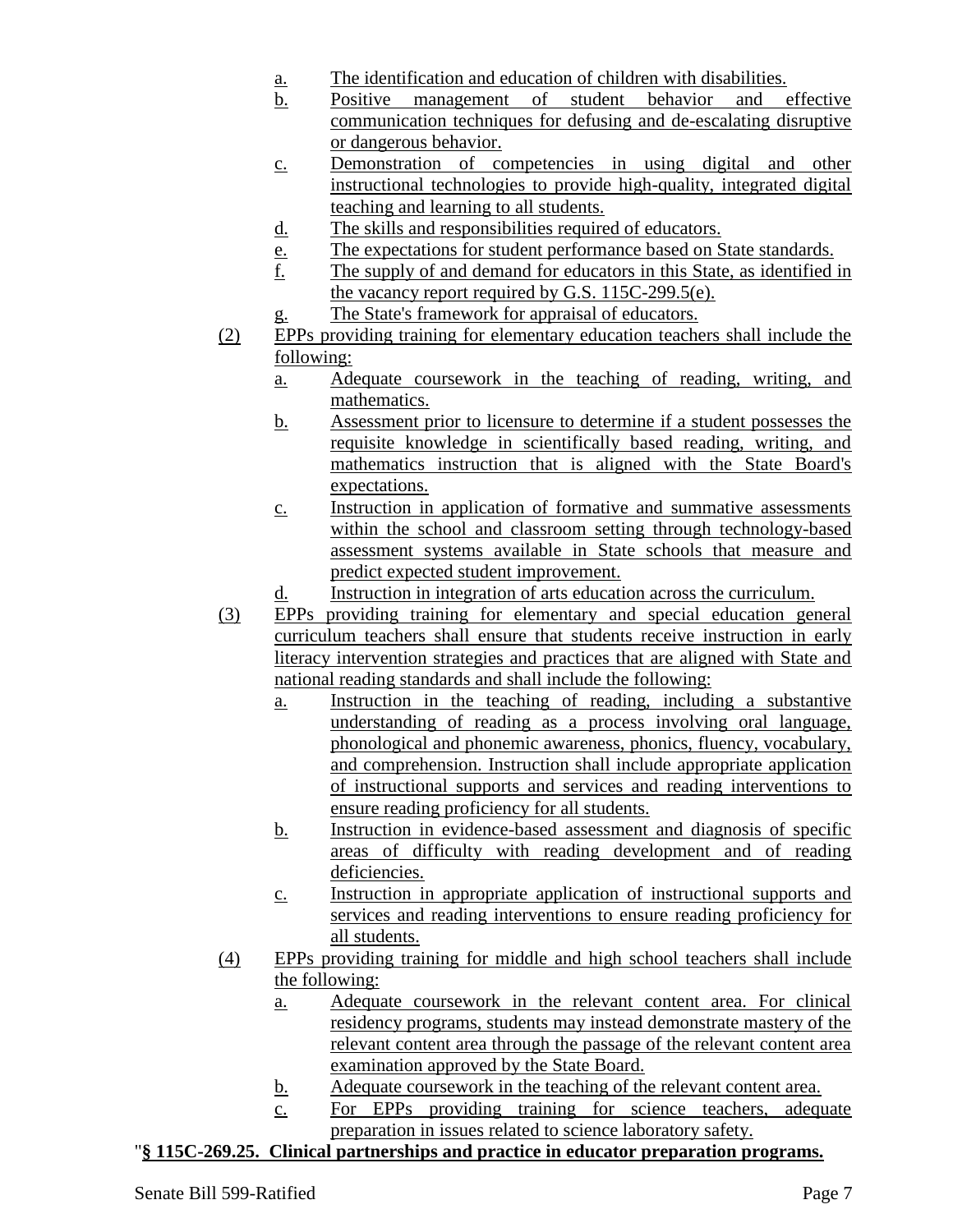(a) Collaborative Partnerships With Elementary and Secondary Schools. – EPPs shall establish and maintain collaborative, formalized partnerships with elementary and secondary partner schools that are focused on student achievement, continuous school improvement, and the professional development of elementary and secondary educators, as well as those preparing educators.

(b) Memorandum of Understanding With Local School Administrative Units. – EPPs shall enter into a memorandum of understanding with the local school administrative unit or the partner school where students are placed or employed. In the memorandum, the EPP and the local school administrative unit or partner school, as applicable, shall:

- (1) Define the collaborative relationship between the EPP and the local school administrative unit or partner school and how this partnership will be focused on continuous school improvement and student achievement.
- (2) Adopt a plan for collaborative clinical educator or mentor selection, orientation, and student placement.
- (3) Determine how information will be shared and verified between the EPP and the local school administrative unit or partner school.

(c) Field Experience Requirements. – To the extent practicable, EPPs shall require, in all programs leading to initial professional licensure, the following:

- (1) Field experiences in every semester that include organized and sequenced engagement of students in settings that provide them with opportunities to observe, practice, and demonstrate knowledge and skills. The experiences shall be systematically designed and sequenced to increase the complexity and levels of engagement with which students apply, reflect upon, and expand their knowledge and skills, and to increase in each semester prior to the student's internship the number of hours spent in field experiences.
- (2) A minimum of two hours of field experience in the first semester of the program and a cumulative total of at least 12 hours of field experiences prior to the student's internship.
- (3) At least one field experience in a low-performing school.

(d) Clinical Practice Requirements. – EPPs shall require clinical practice in the form of one of the following:

- (1) Internship that lasts for a minimum of 16 weeks. Internships may be over the course of two semesters and shall, to the extent practicable, provide field experiences at both the beginning and ending of the school year. It shall be the responsibility of a clinical educator, in cooperation with the principal and the representative of the EPP, to assign to the intern responsibilities and duties that will provide adequate preparation for teaching.
- (2) Residency that meets the following criteria:
	- a. The residency lasts for a minimum of one year.
	- b. The EPP provides ongoing support to a student for the full term of the residency.
	- c. The EPP assigns a clinical mentor to the resident.
	- d. The resident completes field experiences and training required by the State Board prior to the residency.

(e) Clinical Educator and Clinical Mentor Requirements. – The EPP shall ensure clinical educators and clinical mentors who supervise students in internships and residencies meet the following requirements:

- (1) Be professionally licensed in the field of licensure sought by the student.
- (2) Have a minimum of three years of experience in a teaching role.
- (3) Have been rated, through the educator's most recent formal evaluations, at least at the "proficient" level as part of the North Carolina Teacher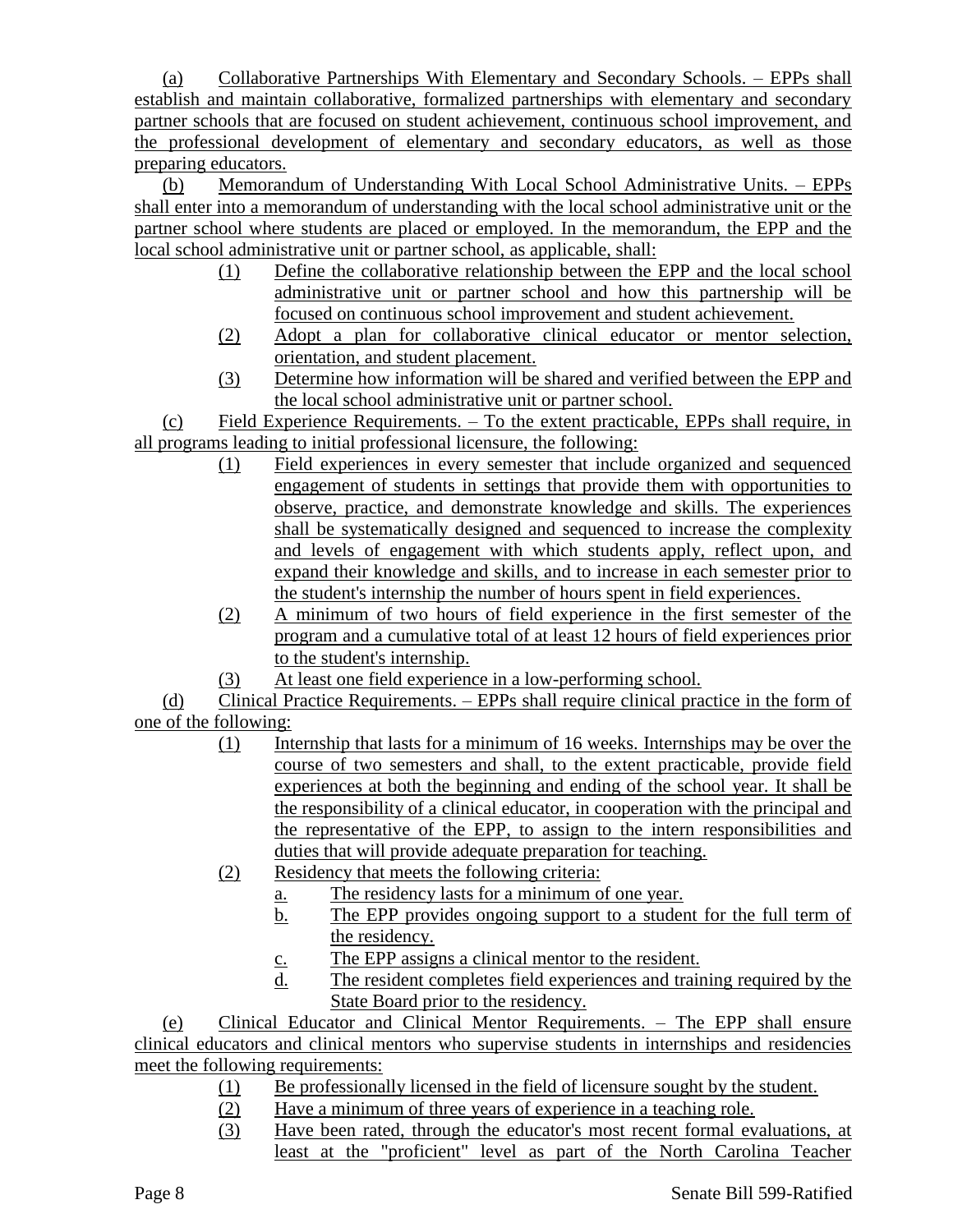Evaluation System, or the equivalent on an evaluation system utilized by another state or partner school, as applicable, and have met expectations as part of a student growth assessment system used by a school in the field of licensure sought by the student. The principal shall determine which clinical educator best meets the needs of each intern and shall assign the most appropriate clinical educator to that intern, with priority consideration for those clinical educators rated as "distinguished" and "accomplished." If a principal determines that a teacher rated as "proficient" is the most appropriate clinical educator for an intern, the principal shall maintain records of the reasons for that determination.

(f) Legal Protection of Interns. – An intern under the supervision of a clinical educator or principal shall have the protection of the laws accorded to a licensed educator.

(g) Pedagogy Assessment. – EPPs shall require, in addition to a content assessment, a nationally normed and valid pedagogy assessment to determine clinical practice performance. Passing scores and mastery criteria shall be determined by the State Board.

# "**§ 115C-269.30. Teacher assistants engaged in internships.**

(a) Program for Teacher Assistants. – The State Board shall adopt a program to facilitate the process by which teacher assistants may become teachers. Teacher assistants who participate in this program:

(1) Shall be enrolled in a recognized EPP.

(2) Shall be employed in a North Carolina public school.

(b) Internship Assignments. – Local school administrative units are encouraged to assign teacher assistants to a different classroom during an internship than the classroom they are assigned to as a teacher assistant. To the extent possible, they may be assigned to another school within the same local school administrative unit.

(c) Salary and Benefits. – At the discretion of the local school administrative unit, teacher assistants may continue to receive their salary and benefits while interning in the same local school administrative unit where they are employed as a teacher assistant.

(d) Consultation With Institutions of Higher Education. – The State Board shall consult with the Board of Governors of The University of North Carolina and the North Carolina Independent Colleges and Universities in the development of the program.

# "**§ 115C-269.35. Accountability for educator preparation programs.**

(a) Performance Measures. – The State Board shall adopt rules necessary to establish standards of performance to govern the continuing accountability of all EPPs. At a minimum, the performance standards shall be based on the following information that is disaggregated with respect to race, sex, and ethnicity:

- (1) Performance based on the standards and criteria for annual evaluations of licensed employees.
- (2) Proficiency and growth of students taught by educators holding an initial professional license, to the extent practicable. When available, EVAAS data shall be used to measure student proficiency and growth.
- (3) Results from an educator satisfaction survey, developed by the State Board with stakeholder input, performed at the end of the educator's first year of teaching after receiving an initial professional license.
- (4) Quality of students entering the EPP, including the average grade point average and average score on preprofessional skills tests or college entrance exams that assess reading, writing, mathematics, and other competencies.

(b) Annual Performance Reports. – The State Board shall require all recognized EPPs to submit annual performance reports. The performance reports shall provide the State Board with a focused review of the EPPs and the current authorization process in order to ensure that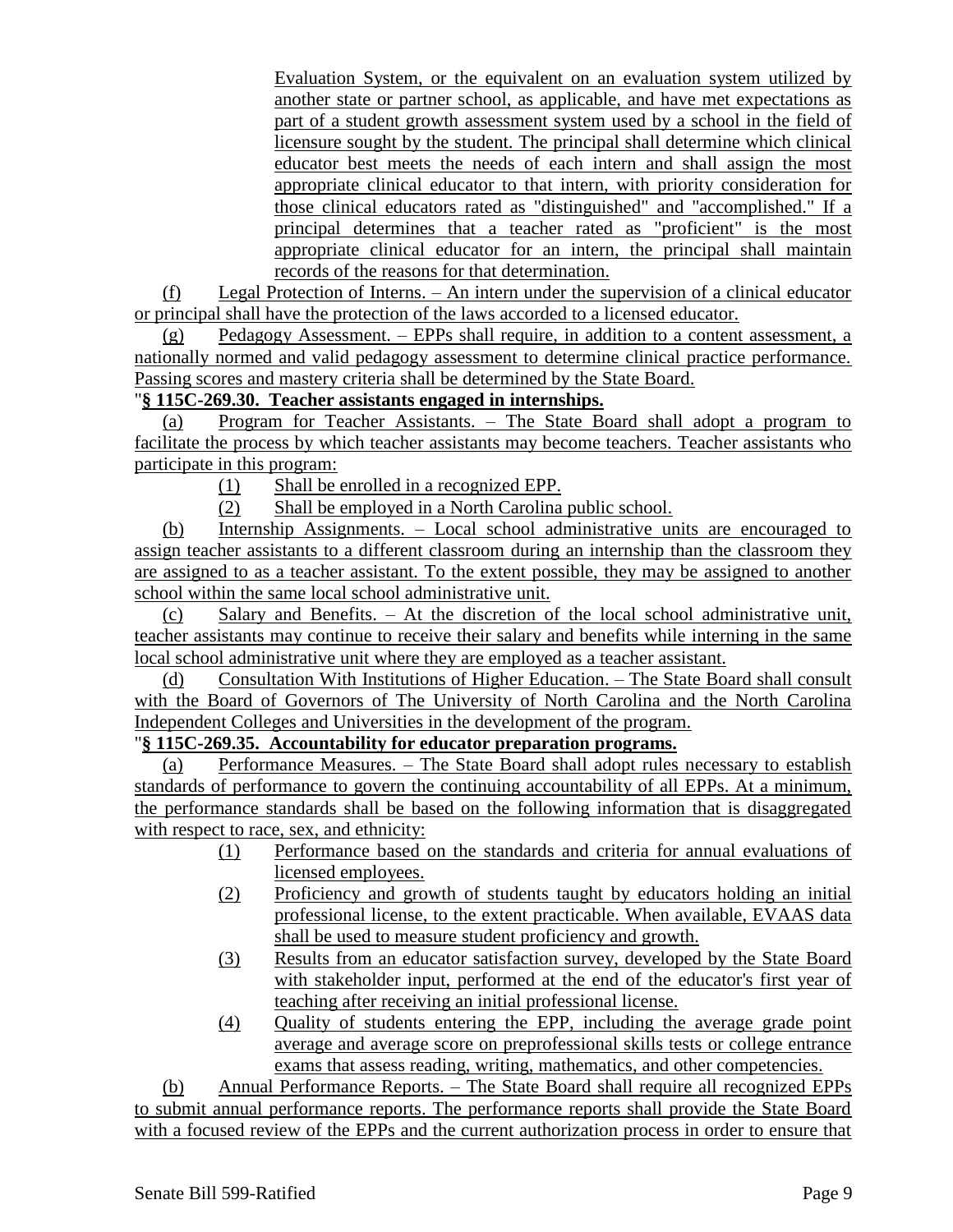the programs produce graduates that are well prepared to teach. At a minimum, the annual report shall contain the following indicators:

- (1) Performance data from subsection (a) of this section.
- (2) Data related to the EPP's compliance with requirements for field supervision of students during their internship and residency experiences.
- (3) The following information, disaggregated by race, sex, and ethnicity:
	- a. The number of students who apply.
	- b. The number of students admitted.
	- c. The number of students retained.
	- d. The number of students completing the program.
	- e. The number of students employed as beginning teachers under initial professional licenses by not later than the first anniversary of completing the program.
	- f. The amount of time required by students employed as beginning teachers under residency licenses to be issued initial professional licenses.
	- g. The number of students retained in the profession.
	- h. Any other information required by federal law.
- (4) The ratio of field supervisors to students completing an internship or residency.
- (5) Graduation rates.
- (6) Time-to-graduation rates.
- (7) Average scores of graduates on professional, pedagogy, and content area examinations for the purpose of licensure.
- (8) Percentage of graduates receiving initial professional licenses.
- (9) The extent to which the program prepares educators, including general education teachers and special education teachers, to effectively teach the following:
	- a. Students with disabilities.
	- b. Students of limited English proficiency.
- (10) The activities offered by the program that are designed to prepare educators to do the following:
	- a. Integrate technology effectively into curricula and instruction, including activities consistent with the principles of universal design for learning.
	- b. Use technology effectively to collect, manage, and analyze data to improve teaching and learning for the purpose of increasing student academic achievement.
- (11) The perseverance of beginning educators in the profession, as determined on the basis of the number of beginning educators who maintain status as active contributing members in the North Carolina State Employee Retirement System at least three years after licensure in comparison to similar programs.
- (12) The results of surveys given to school principals that involve evaluation of the program's effectiveness in preparing participants to succeed in the classroom, based on experience with employed program participants.
- (13) Any other information necessary to enable the State Board to assess the effectiveness of the program on the basis of educator retention and success criteria adopted by the State Board.
- (c) Submission of Annual Performance Reports. Performance reports shall be provided annually to the following:
	- (1) The State Board.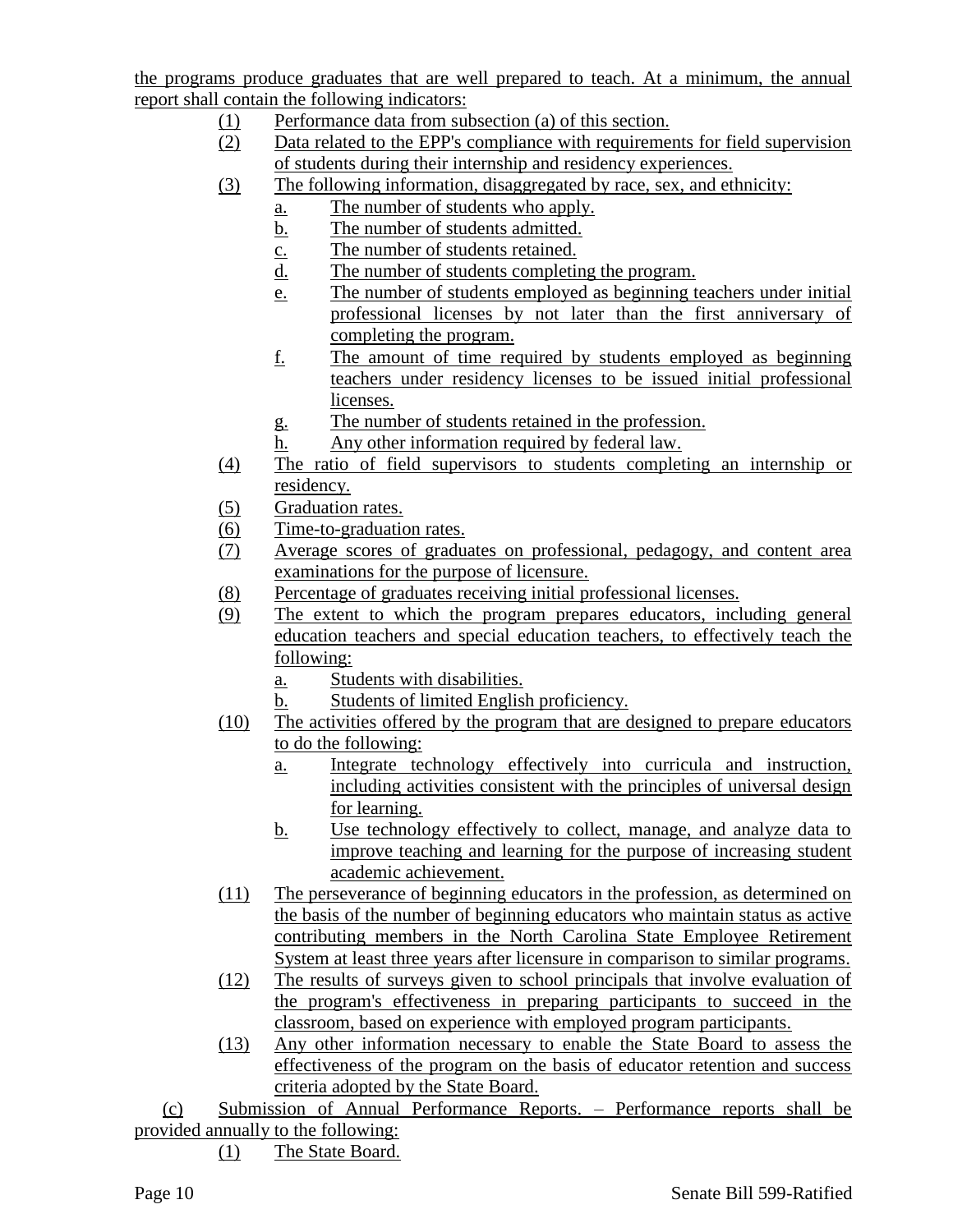(2) The board of trustees or board of directors of the entity submitting the report.

(d) Information Requests by EPPs. – The State Board of Education shall annually provide, upon request, the data required to be included in an EPP's annual performance report related to subdivisions  $(1)$  and  $(2)$  of subsection  $(a)$  of this section and subdivision  $(11)$  of subsection (b) of this section. The State Board of Education shall provide this information to an EPP as aggregate data and disaggregated by race, sex, and ethnicity. Notwithstanding Article 21A of this Chapter, local school administrative units shall provide to the State Board of Education for the purposes of these information requests any North Carolina Educator Evaluation System effectiveness status assigned to teachers based on queries from the State Board. The State Board of Education shall not report aggregated or disaggregated data to the EPP that reveals confidential information in a teacher's personnel file, as defined by Article 21A of this Chapter, such as making the effectiveness status personally identifiable to an individual teacher.

### "**§ 115C-269.40. Risk factors for educator preparation programs; risk-assessment model.**

(a) Risk Factor Rules. – The State Board shall adopt rules establishing risk factors for assessment of the overall risk level of each EPP. The set of risk factors shall include the following:

- (1) A history of the EPP's compliance with State law and rules, with consideration given to the following:
	- a. The seriousness of any violation of a law or rule.
	- b. Whether the violation resulted in an action being taken against the EPP.
	- c. Whether the violation was promptly remedied by the EPP.
	- d. The number of alleged violations.
	- e. Any other matter considered to be appropriate in evaluating the EPP's compliance history.
- (2) Whether the program meets the accountability performance standards under G.S. 115C-269.35.

(b) CAEP Accreditation. – The rules for risk factors developed by the State Board may include whether an EPP is accredited by CAEP.

(c) Use of Risk Factors. – The State Board shall use the rules for risk factors when conducting monitoring, inspections, and compliance audits of EPPs, including evaluations associated with renewals of approval under G.S. 115C-269.10.

#### "**§ 115C-269.45. Sanctions.**

(a) Accountability Statuses. – The State Board shall at least annually review the accountability status of each EPP. The State Board shall adopt rules necessary for the sanction of EPPs that do not meet accountability standards or comply with State law or rules. The rules shall provide for the assignment of warned, probation, or revoked statuses according to the following criteria:

- (1) Warned. An EPP shall be assigned warned status if the program meets any of the following criteria:
	- a. Fails to meet the performance standards set by the State Board for the overall performance of all its students on any of the indicators set forth in G.S.  $115C-269.35(a)$  in any one year.
	- b. Fails to meet the performance standards in any two sex, race, or ethnicity demographic groups on any of the indicators set forth in G.S. 115C-269.35(a) in any one year.
	- c. Fails to meet the performance standards for a sex, race, or ethnicity demographic group on any of the indicators set forth in G.S. 115C-269.35(a) for two consecutively measured years,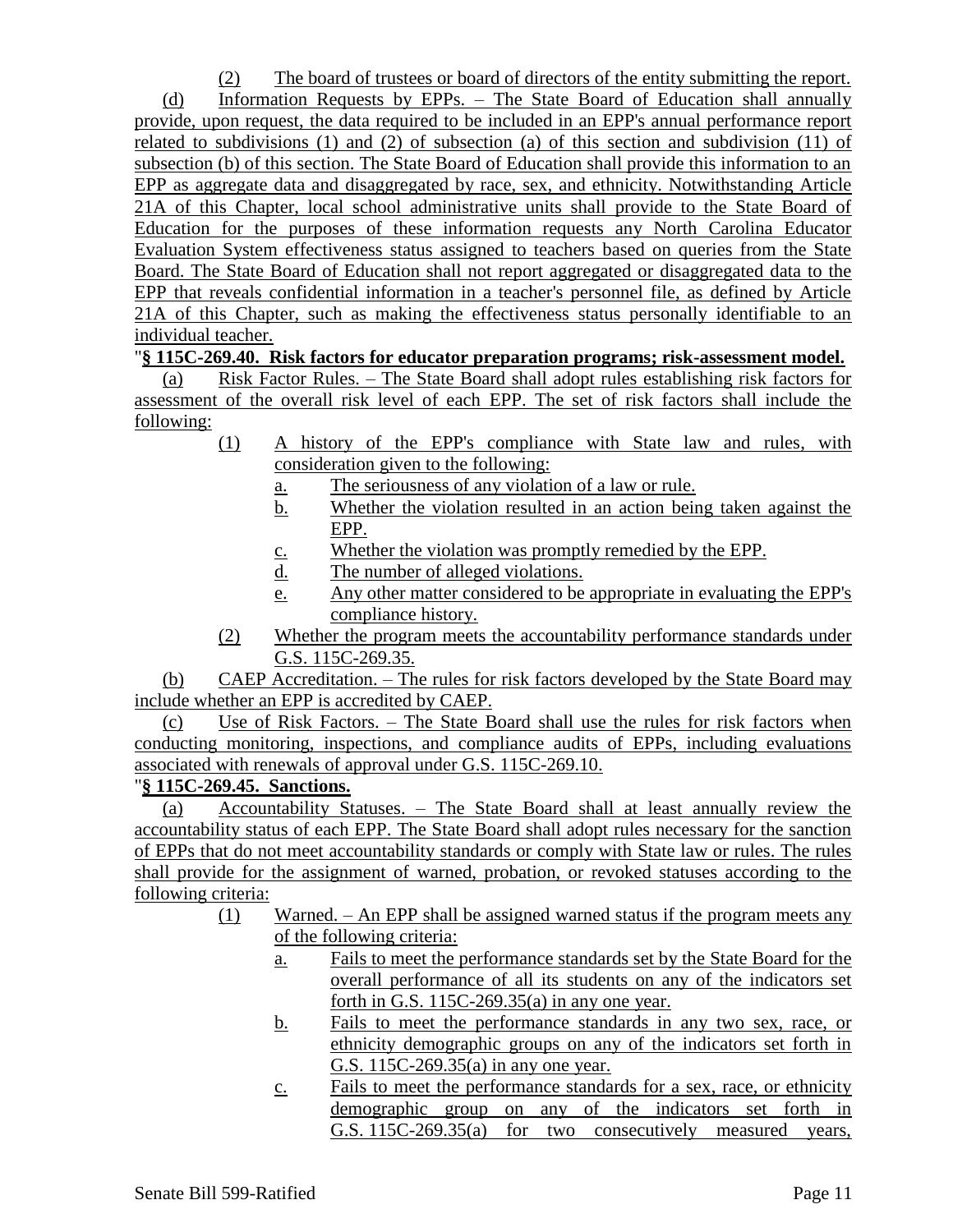regardless of whether the deficiency is in the same demographic group or standard.

- d. The State Board determines that the EPP has violated applicable laws or rules that should result in warned status.
- (2) Probation. An EPP shall be assigned probation status if the program meets any of the following criteria:
	- a. Fails to meet the performance standards set by the State Board for the overall performance of all its students on any of the indicators set forth in G.S. 115C-269.35(a) for two consecutively measured years.
	- b. Fails to meet the performance standards in any three sex, race, or ethnicity demographic groups on any of the indicators set forth in G.S. 115C-269.35(a) in any one year.
	- c. Fails to meet the performance standards for a sex, race, or ethnicity demographic group on any of the indicators set forth in G.S. 115C-269.35(a) for three consecutively measured years, regardless of whether the deficiency is in the same demographic group or standard.
	- d. The State Board determines that the EPP has violated applicable laws or rules that should result in probation status.
- (3) Revoked. An EPP shall be assigned revoked status and its approval to recommend students for educator licensure revoked if it meets any of the following criteria:
	- a. Is assigned probation status for three consecutively measured years.
	- b. Has been on probation status for one year and the State Board determines that revoking the program's approval is reasonably necessary to achieve the purposes of this Article.

(b) Revocation. – Any revocation of an EPP's accountability status shall meet the following criteria:

- (1) Complies with the requirements of notice as described in subsection (f) of this section.
- (2) Upon assignment of revoked status of EPP approval, the EPP shall not admit new students, but may complete the training of students already admitted by the program and recommend them for licensure. If necessary, the State Board and other EPPs shall cooperate to assist the previously admitted students of the revoked EPP to complete their training.
- (3) A revocation shall be effective for a period of at least two years. After two years, the program may seek initial authorization to prepare educators for licensure.

(c) Range of Sanctions. – In addition to revocation as provided in subsections (a) and (b) of this section, the rules described in subsection (a) of this section shall provide for the State Board to assign other sanctions deemed necessary, including one or more of the following:

- (1) Requiring the EPP to obtain technical assistance approved by the State Board.
- (2) Requiring the EPP to obtain professional services under contract with another entity.
- (3) Appointing a monitor to participate in and report to the State Board on the activities of the EPP.
- (4) Managing the EPP's enrollment.

(d) Particular Fields of Licensure. – Any sanction authorized or required to be taken against an EPP under subsection (c) of this section may also be taken with regard to a program for a particular field of licensure authorized to be offered by an EPP.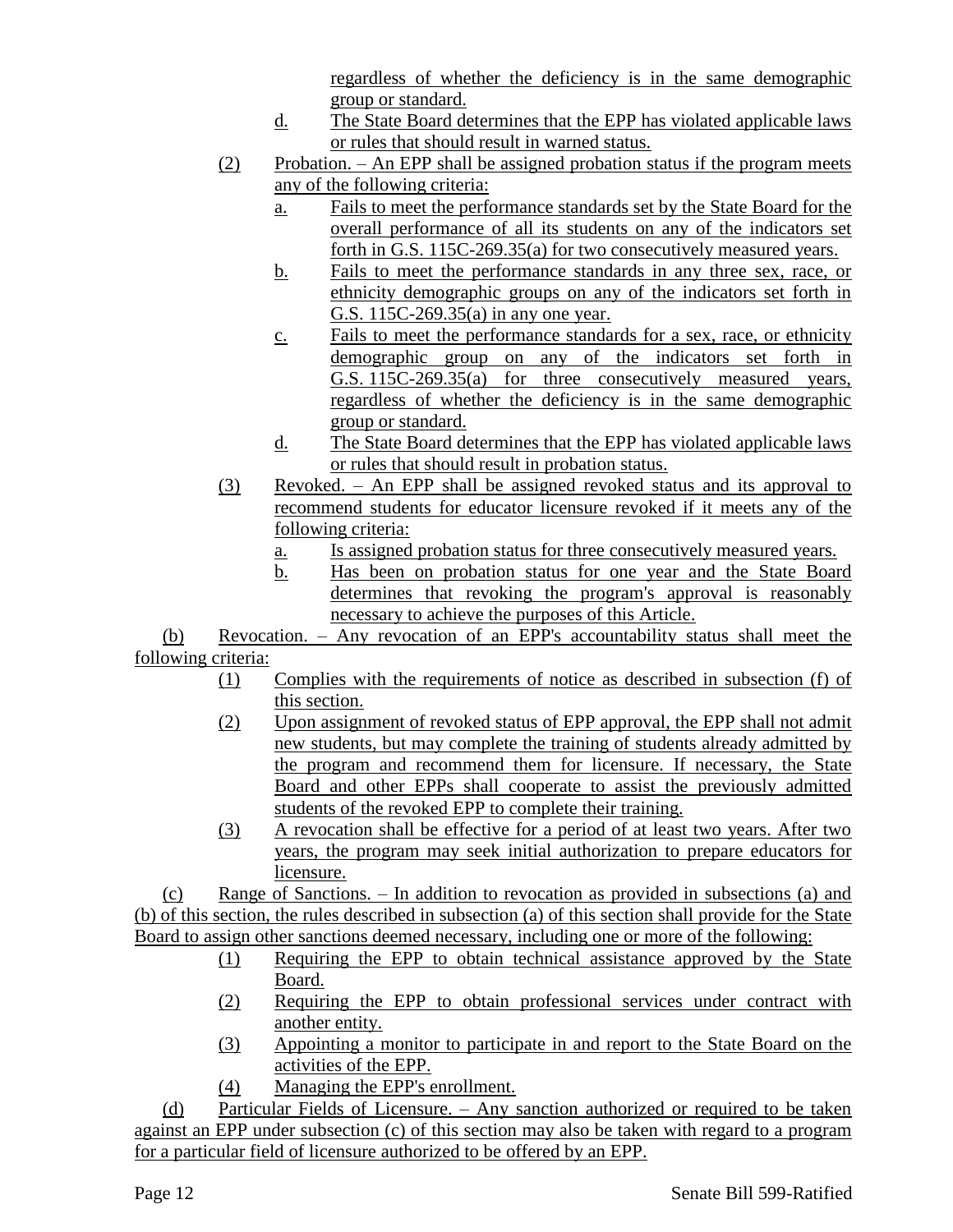(e) Costs. – Any costs associated with the sanctions under subsection (c) of this section shall be paid by the EPP.

(f) Notice, Hearing, and Appeal. – The State Board shall give written notice to the EPP by certified mail of an EPP's revocation of authorized status, including a written explanation of the basis for the revocation. An EPP may commence a contested case as provided in Article 3 of Chapter 150B of the General Statutes as to the revocation by the State Board.

# "**§ 115C-269.50. EPP report cards.**

The State Board shall create a report card in a common format for each EPP that, at a minimum, summarizes the information collected in the annual performance reports, as set forth in G.S. 115C-269.35(b). The State Board shall make the report cards available to the public through the State Board's Internet Web site on an annual basis beginning December 15, 2019, and shall submit the report to the Joint Legislative Education Oversight Committee annually by that date. The State Board of Education shall also provide the information from each EPP's annual performance report to the Board of Governors of The University of North Carolina to be incorporated into the Teacher Quality Dashboard to provide greater accessibility and comparability of data on the performance of EPPs in the State.

# "**§ 115C-269.55. Reports of alleged violations regarding educator preparation programs.**

(a) Authority. – The State Board shall adopt rules necessary to establish a process for a student to report a violation of this Article to the State Board.

(b) EPP Notice to Students. – The State Board by rule shall require an EPP to notify students of the complaint process adopted under subsection (a) of this section. The notice shall include the appropriate contact information, including name, mailing address, telephone number, and Internet Web site address for the purpose of directing complaints to the State Board. The EPP shall provide for that notification as follows:

(1) On the Internet Web site of the EPP, if the program maintains a Web site.

- (2) On a sign prominently displayed in program facilities.
- (3) In the student handbook.

(c) Notice of Complaint Process. – The State Board shall post the complaint process adopted under subsection (a) of this section on the State Board's Internet Web site.

(d) Limits on State Board Authority. – The State Board has no authority to mediate, arbitrate, or resolve contractual or commercial issues between an EPP and a student."

**SECTION 2.(j)** G.S. 115C-284(e) reads as rewritten:

"(e) It shall be unlawful for any board of education to employ or keep in service any principal or supervisor who neither holds nor is qualified to hold a contribution estimate in compliance with the provision of the law or in accordance with the regulations of the State Board of Education. However, a local board of education may select a retired principal or retired assistant principal to serve as an interim principal for the remainder of any school year, regardless of licensure status."

**SECTION 2.**(**k)** Article 19 of Subchapter V of Chapter 115C of the General Statutes is amended by adding a new section to read:

### "**§ 115C-284.1. School administrator preparation programs.**

Rules for approval of school administrator preparation programs shall incorporate the criteria developed in accordance with G.S. 116-74.21 for assessing proposals under the School Administrator Training Program."

# **PART III. EDUCATOR LICENSURE**

**SECTION 3.(a)** G.S. 115C-296 is repealed.

**SECTION 3.(b)** Article 20 of Subchapter V of Chapter 115C of the General Statutes is amended by adding a new section to read:

"**§ 115C-300.1. New teacher induction programs.**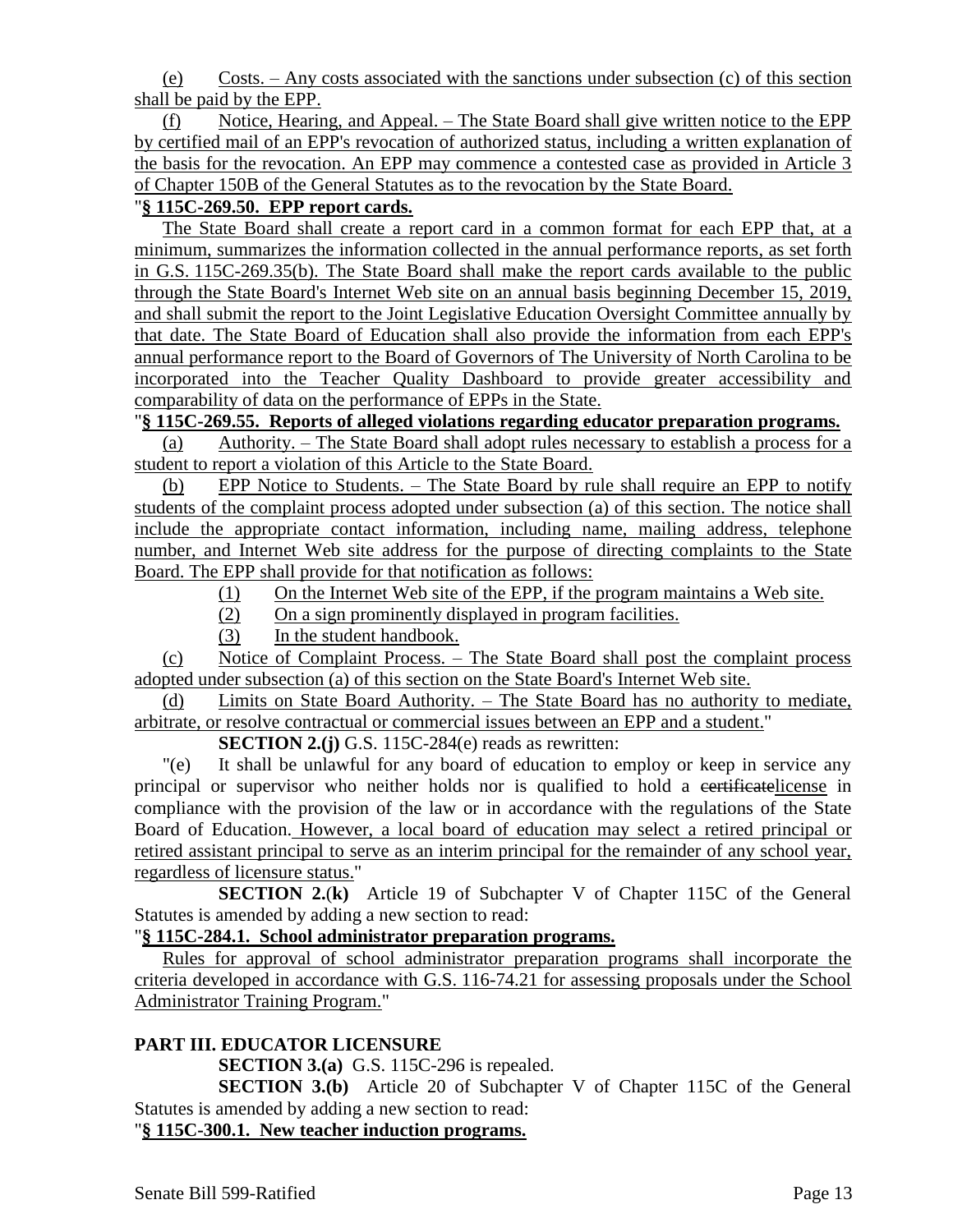(a) Induction Program. – The State Board of Education shall develop a new teacher induction program to provide ongoing support for teachers entering the profession.

(b) New Teacher Guidelines. – For the purpose of helping local boards to support new teachers, the State Board shall develop and distribute guidelines that address optimum teaching load, extracurricular duties, student assignment, and other working condition considerations. These guidelines shall provide that teachers holding initial professional licenses not be assigned extracurricular activities unless they request the assignments in writing and that other noninstructional duties of these teachers be minimized.

(c) Mentor Teacher Training. – The State Board shall develop and coordinate a mentor teacher training program. The State Board shall develop criteria for selecting excellent, experienced, and qualified teachers to be participants in the mentor teacher training program as follows:

- (1) Mentor teachers shall be either of the following:
	- a. Teachers rated, through formal evaluations, at least at the "proficient" level as part of the North Carolina Teacher Evaluation System and who have met expectations for student growth.
	- b. Retired teachers.
- (2) The principal shall determine which mentor teacher best meets the needs of each new teacher and shall assign the most appropriate mentor teacher to that new teacher, with priority consideration for those mentor teachers rated as "distinguished" and "accomplished."
- (3) If a principal determines that a teacher rated as "proficient" or a retired teacher is the most appropriate mentor for a new teacher, the principal shall maintain records of the reasons for that determination.
- (4) A teacher may be a mentor at a different school building from which the mentor is assigned if the following criteria are met:
	- a. The principals of each school and the mentor teacher approve of the assignment.
	- b. The mentor teacher is rated, through formal evaluations, at least at the "accomplished" level as part of the North Carolina Teacher Evaluation System and has met expectations for student growth.
	- c. The new teacher's principal maintains a record of the reasons for selecting the mentor from a different school building."

**SECTION 3.(c)** Subchapter V of Chapter 115C of the General Statutes is amended by adding a new Article to read:

# "Article 17E.

# "Licensure.

# "**§ 115C-270.1. Definitions.**

As used in this Article, the following definitions shall apply:

- (1) Administrator. An administrator or supervisor who serves in general and program administrator roles, as classified by the State Board. Administrators shall include superintendents, assistant or associate superintendents, principals, assistant principals, or curriculum-instructional specialists.
- (2) Professional educator. An administrator, teacher, or student services personnel.
- (3) Recognized educator preparation program or recognized EPP. As defined in G.S. 115C-269.1(15).
- (4) Student services personnel. An individual providing specialized assistance to students, teachers, administrators, or the education program in general, as classified by the State Board. Student services personnel shall include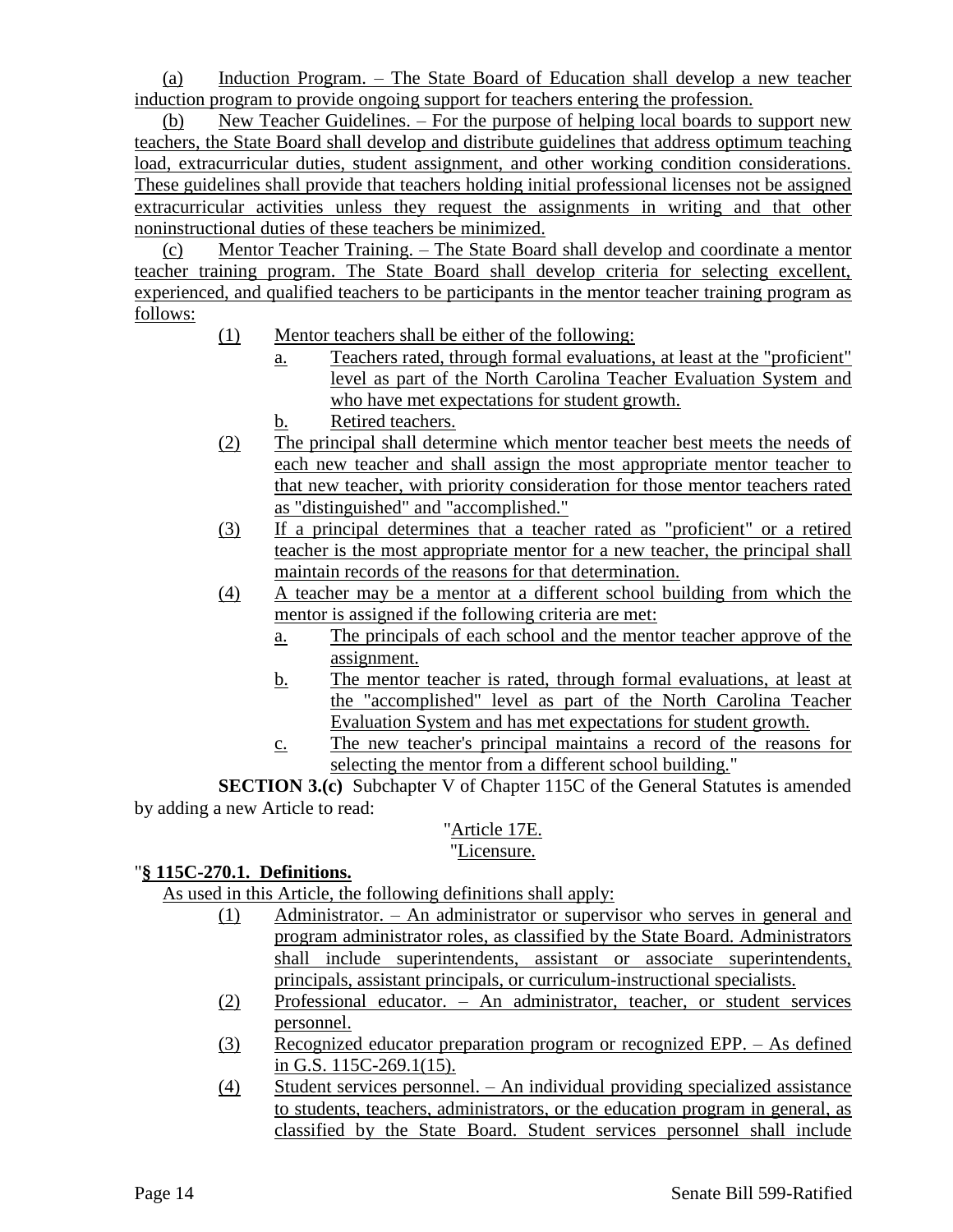individuals employed in school counseling, school social work, school psychology, audiology, speech-language pathology, and media coordination.

(5) Teacher. – An individual whose major responsibility is to either teach or directly supervise teaching, as classified by the State Board.

### "**§ 115C-270.5. State Board of Education establishes licensure requirements.**

(a) Authority. – The State Board of Education shall have entire control of licensing all applicants for professional educator positions in all public schools of North Carolina, subject to the requirements of this Article. The State Board shall adopt rules for the issuance, renewal, and extension of all licenses and shall determine and fix the salary for each grade and type of license which it authorizes.

(b) Consultation – The State Board shall receive recommendations from the Professional Educator Preparation and Standards Commission and seek input from The University of North Carolina Board of Governors, the State Board of Community Colleges, educator preparation programs, and such other public and private agencies as are necessary in adopting rules required by this Article.

### "**§ 115C-270.10. Licensure fees.**

(a) Fee Schedule. – The State Board of Education shall establish by rule a schedule of fees for professional educator licensure and administrative changes. The fees established under this section shall not exceed the actual cost of providing the service. The schedule may include fees for any of the following services:

- (1) Application for demographic or administrative changes to a license.
- (2) Application for a duplicate license or for copies of documents in the licensure files.
- (3) Application for a renewal, extension, addition, upgrade, reinstatement, and variation to a license.
- (4) Initial application for a new graduate from any recognized educator preparation program.
- (5) Initial application for an out-of-state applicant.
- (6) All other applications.

An applicant must pay any nonrefundable or nontransferable service fees at the time an application is submitted.

(b) Fee Increase Reporting. – The State Board of Education shall report to the Joint Legislative Education Oversight Committee by March 15 in any year that the amount of fees in the fee schedule established under this section has been modified during the previous 12 months. The report shall include the number of personnel paid from licensure receipts, any change in personnel paid from receipts, other related costs covered by the receipts, and the estimated unexpended receipts as of June 30 of the year reported.

### "**§ 115C-270.15. Examination requirements for initial professional licenses.**

(a) Examination Score Requirements. – The State Board of Education shall require an applicant for an initial professional license to demonstrate the applicant's academic and professional preparation by achieving a prescribed minimum score on a standard examination appropriate and adequate for that purpose. Elementary education (K-6) and special education general curriculum teachers shall also achieve a prescribed minimum score on subtests or standard examinations specific to teaching reading and mathematics.

(b) Establishment of Minimum Scores. – The State Board shall adopt rules that establish the minimum scores for any required standard examinations and other measures necessary to assess the qualifications of professional educators as required under this section. For purposes of this section, the State Board shall not be subject to Article 2A of Chapter 150B of the General Statutes. At least 30 days prior to changing any rule adopted under this section, the State Board shall provide written notice to all recognized educator preparation programs and to all local boards of education. The written notice shall include the proposed revised rule.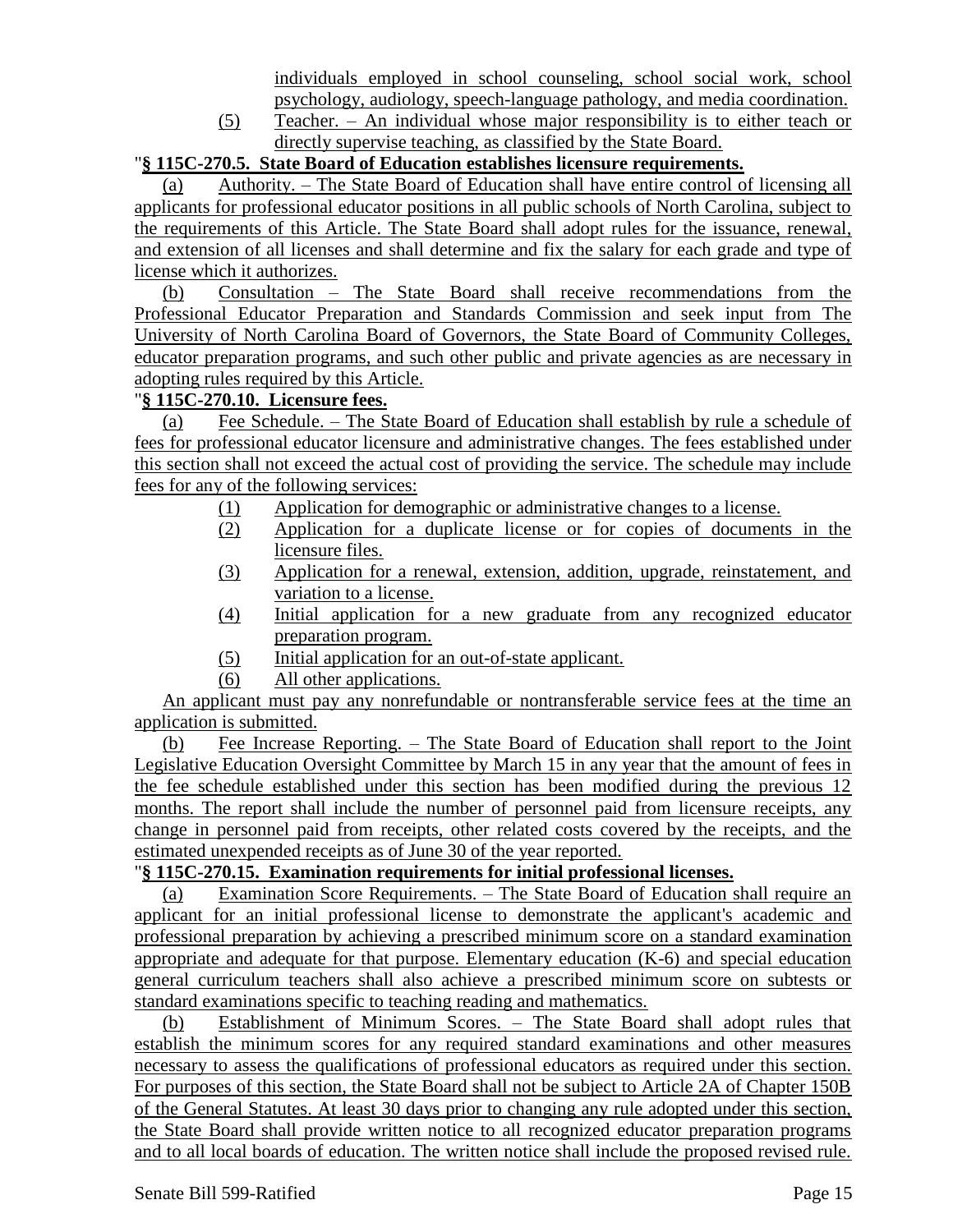The State Board of Education shall make any required standard initial professional licensure exam rigorous and raise the prescribed minimum score as necessary to ensure that each applicant has received high-quality academic and professional preparation to teach effectively.

(c) Time Line for Completion of Examinations. – The State Board of Education shall permit an applicant to fulfill any such testing requirement before or during the applicant's second year of teaching, provided the applicant took the examination at least once during the first year of teaching.

# "**§ 115C-270.20. Licensure requirements.**

(a) Teacher Licenses. – The State Board shall adopt rules for the issuance of the following classes of teacher licenses, including required levels of preparation for each classification:

- (1) Continuing professional license or CPL. A five-year renewable license issued to a teacher who has at least three years of licensed teaching experience and meets other requirements established by the State Board. A CPL shall remain in effect for five years after retirement.
- $(2)$  Emergency license or EL. A one-year nonrenewable license issued to an individual who holds a bachelor's degree with coursework relevant to the requested licensure area, but has not successfully completed a recognized educator preparation program and does not qualify for a residency license. An emergency license shall only be requested by the local board of education, and applicants for emergency licenses shall meet all other requirements established by the State Board, including preservice training, prior to teaching.
- (3) Initial professional license or IPL. A three-year nonrenewable license issued to an individual who has successfully completed a recognized educator preparation program and meets other requirements established by the State Board.
- (4) Lifetime license. A license issued to a teacher after 50 or more years of teaching as a licensed teacher that requires no renewal.
- (5) Residency License or RL. A one-year license, renewable twice, that meets both of the following requirements:
	- a. Is requested by the local board of education and accompanied by a certification of supervision from the recognized educator preparation program in which the individual is enrolled.
	- b. The individual for whom the license is requested meets all of the following requirements:
		- 1. Holds a bachelor's degree.
		- 2. Has either completed coursework relevant to the requested licensure area or passed the content area examination relevant to the requested licensure area that has been approved by the State Board.
		- 3. Is enrolled in a recognized educator preparation program.
		- 4. Meets all other requirements established by the State Board, including completing preservice requirements prior to teaching.
- (6) Retirement licensure. A five-year renewable license issued to a teacher who retired with 30 or more years of teaching experience in North Carolina and who has been employed by a local school administrative unit after retirement as any of the following:
	- a. A substitute teacher.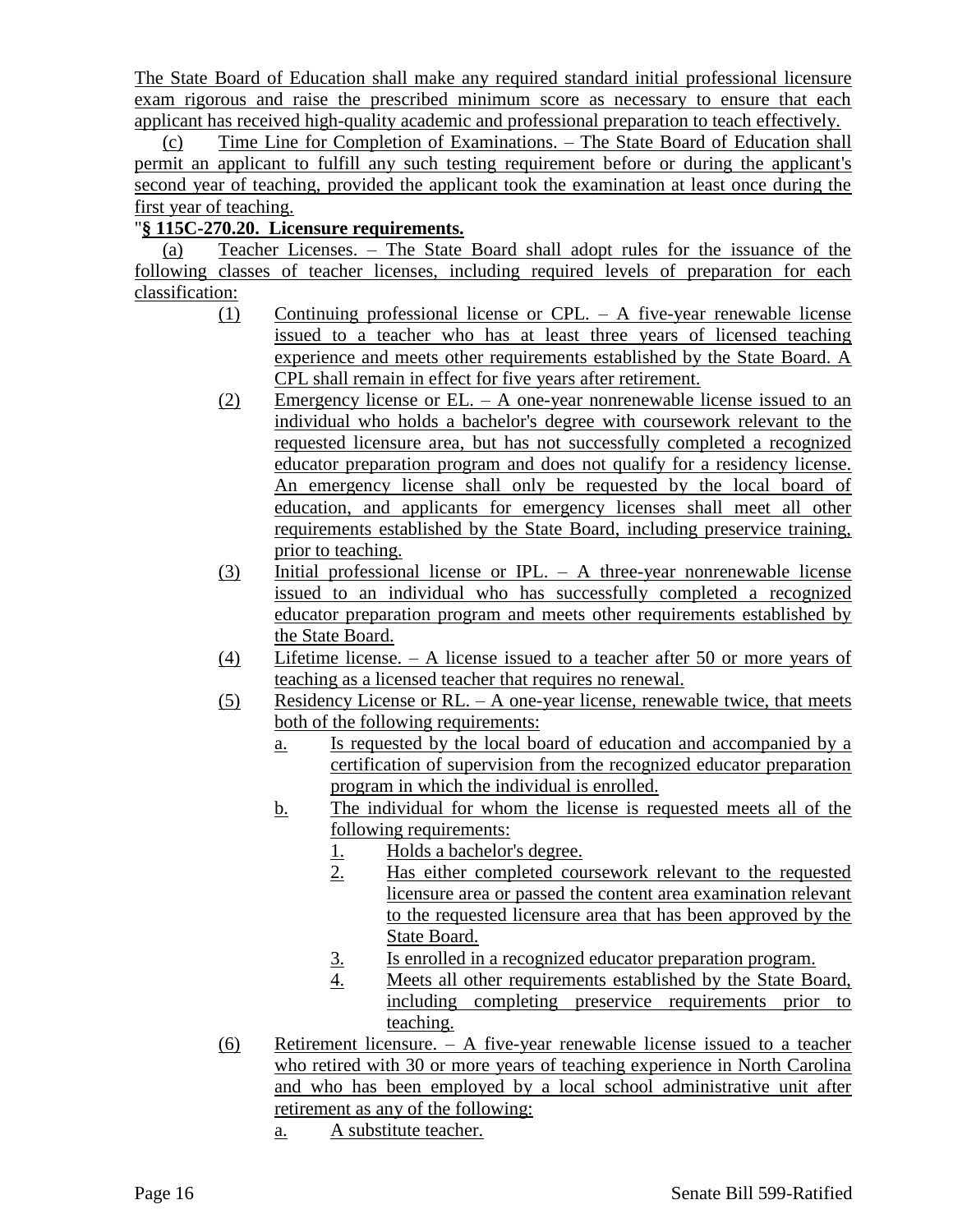b. A part-time provider of any of the following services: classroom instruction, tutoring, mentoring teachers, writing curricula, developing and leading staff development programs for teachers, or working in after-school programs.

(b) Administrator and Student Services Personnel. – The State Board shall establish classification and levels of preparation necessary for issuance of licenses for administrators and student services personnel.

(c) Notwithstanding the requirement in subsection (a) of this section that an individual must hold a bachelor's degree with coursework relevant to the requested licensure area for individuals seeking licensure in a career or technical education area, the State Board may establish alternate criteria related to that area to establish competency in lieu of a bachelor's degree.

# "**§ 115C-270.25. Out-of-state license applicants.**

Initial applications from an individual with an out-of-state teacher's license shall require the applicant to provide evidence of that teacher's effectiveness, when available, as measured by the evaluation system used in that applicant's state of current licensure at the time of application, including any growth measures included in that evaluation system. Applications that include the evidence of that educator's effectiveness shall be prioritized for review over initial applications from applicants with out-of-state licenses that do not include that information. An individual who does not include evidence of that teacher's effectiveness with the initial application shall only be eligible for an IPL.

# "**§ 115C-270.30. Licensure renewal.**

(a) Licensure Renewal. – The State Board shall adopt rules establishing the requirements for renewal of all professional educator licenses. These requirements shall reflect rigorous standards for continuing licensure and shall be aligned with high-quality professional development programs that reflect State priorities for improving student achievement.

(b) Teacher Licensure Renewal. – Rules for continuing licensure for teachers shall include the following:

- (1) For all teachers, at least eight continuing education credits with at least three credits required in a teacher's academic subject area.
- (2) For elementary school teachers, at least three continuing education credits related to literacy. Literacy renewal credits shall include evidence-based assessment, diagnosis, and intervention strategies for students not demonstrating reading proficiency. Oral language, phonemic and phonological awareness, phonics, vocabulary, fluency, and comprehension shall be addressed in literacy-related activities leading to license renewal for elementary school teachers.
- (3) For retirement licensure, at least 640 hours of documented employment in a local school administrative unit each renewal cycle and eight hours of annual professional development approved by a local school administrative unit.
- (4) For all teachers employed by a local board of education, evidence of a rating of at least proficient on the most recent annual evaluation to maintain the current license status. A teacher who is unable to satisfy this requirement but has been placed on a mandatory improvement plan may be eligible to receive an IPL if that teacher satisfies all other licensure requirements.
- (5) A member of the General Assembly is exempt from the continuing education credit requirements for teachers during any five-year licensure renewal cycle in which the member serves a term or some portion thereof in the General Assembly as long as the member notifies the Department of Public Instruction of the exemption during that five-year licensure renewal cycle.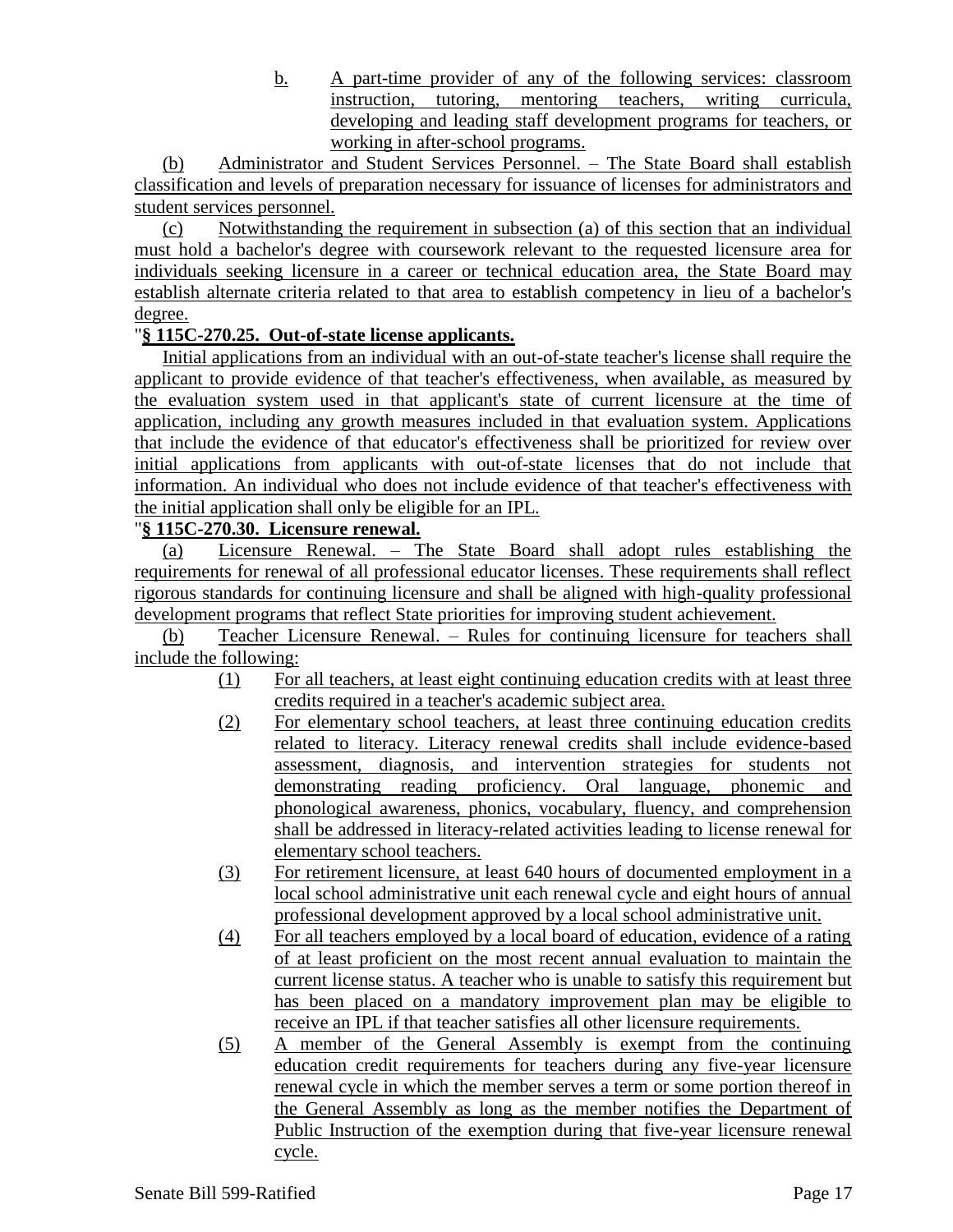(c) License Renewal Rules Review. – The rules for licensure renewal shall be reviewed at least once every five years by the State Board to do the following:

- (1) Reevaluate and enhance the requirements for renewal of professional educator licenses.
- (2) Consider modifications in the license renewal achievement to make it a mechanism for professional educators to renew continually their knowledge and professional skills.
- (3) Integrate digital teaching and learning into the requirements for licensure renewal.

# "**§ 115C-270.35. License suspension and revocation.**

(a) The State Board shall adopt rules to establish the reasons and procedures for the suspension and revocation of licenses, subject to the requirements of this section.

(b) Automatic Revocation With No Hearing. – The State Board shall automatically revoke the license of a professional educator without the right to a hearing upon receiving verification of the identity of the professional educator together with a certified copy of a criminal record showing that the professional educator has entered a plea of guilty or nolo contendere to or has been finally convicted of any of the following crimes:

- (1) Murder in the first or second degree, G.S. 14-17.
- (2) Conspiracy or solicitation to commit murder, G.S. 14-18.1.
- (3) Rape or sexual offense, as defined in Article 7B of Chapter 14 of the General Statutes.
- (4) Felonious assault with deadly weapon with intent to kill or inflicting serious injury, G.S. 14-32.
- (5) Kidnapping, G.S. 14-39.
- (6) Abduction of children, G.S. 14-41.
- (7) Crime against nature, G.S. 14-177.
- (8) Incest, G.S. 14-178 or G.S. 14-179.
- (9) Employing or permitting minor to assist in offense against public morality and decency, G.S. 14-190.6.
- (10) Dissemination to minors under the age of 16 years, G.S. 14-190.7.
- (11) Dissemination to minors under the age of 13 years, G.S. 14-190.8.
- (12) Displaying material harmful to minors, G.S. 14-190.14.
- (13) Disseminating harmful material to minors, G.S. 14-190.15.
- (14) First degree sexual exploitation of a minor, G.S. 14-190.16.
- (15) Second degree sexual exploitation of a minor, G.S. 14-190.17.
- (16) Third degree sexual exploitation of a minor, G.S. 14-190.17A.
- (17) Taking indecent liberties with children, G.S. 14-202.1.
- (18) Solicitation of child by computer to commit an unlawful sex act, G.S. 14-202.3.
- (19) Taking indecent liberties with a student, G.S. 14-202.4.
- (20) Prostitution, G.S. 14-204.
- (21) Patronizing a prostitute who is a minor or a mentally disabled person, G.S. 14-205.2(c) or (d).
- (22) Promoting prostitution of a minor or a mentally disabled person, G.S. 14-205.3(b).
- (23) Child abuse under G.S. 14-318.4.

The State Board shall mail notice of its intent to act pursuant to this subsection by certified mail, return receipt requested, directed to the professional educator's last known address. The notice shall inform the professional educator that it will revoke the person's license unless the professional educator notifies the State Board in writing within 10 days after receipt of the notice that the defendant identified in the criminal record is not the same person as the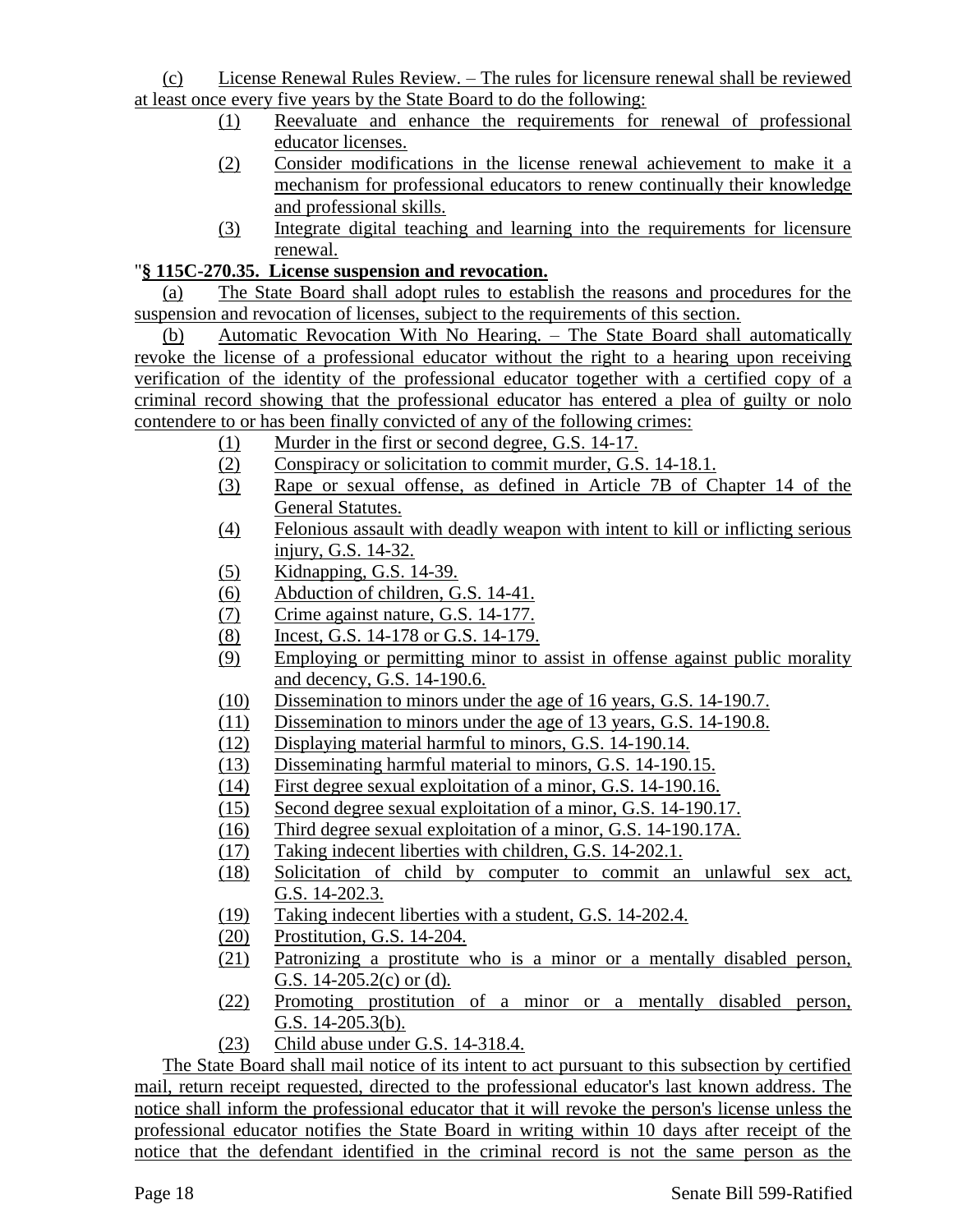professional educator. If the professional educator provides this written notice to the State Board, the State Board shall not revoke the license unless it can establish as a fact that the defendant and the professional educator are the same person.

(c) Mandatory Revocation. – The State Board shall revoke the license of a professional educator if the State Board receives notification from a local board of education or the Secretary of Health and Human Services that a professional educator has received a rating on any standard that was identified as an area of concern on the mandatory improvement plan that was below proficient or otherwise represented unsatisfactory or below standard performance under G.S. 115C-333(d) and G.S. 115C-333.1(f).

(d) Discretionary Revocation. – The State Board may revoke or refuse to renew a professional educator's license when the Board identifies the school in which the professional educator is employed as low-performing under G.S. 115C-105.37 or G.S. 143B-146.5, and the assistance team assigned to that school makes the recommendation to revoke or refuse to renew the professional educator's license for one or more reasons established by the State Board in its rules for license suspension or revocation.

(e) Subpoena Power. – The State Board may issue subpoenas for the purpose of obtaining documents or the testimony of witnesses in connection with proceedings to suspend or revoke licenses. In addition, the Board shall have the authority to contract with individuals who are qualified to conduct investigations in order to obtain all information needed to assist the Board in the proper disposition of allegations of misconduct by licensed persons."

**SECTION 3.(d)** Any professional educator license issued by the State Board of Education prior to the effective date of this act shall continue in effect until the expiration of that license. The State Board of Education may continue to issue lateral entry licenses for the 2017-2018 and 2018-2019 school years in accordance with State Board Policy LICN-001 as it was in effect on the effective date of this act.

**SECTION 3.(f)** If Senate Bill 257, 2017 Regular Session, becomes law, Section 7.26B(b) of that act reads as rewritten:

"**SECTION 7.26B.(b)** Reading Improvement Commission. – The Superintendent of Public Instruction shall establish a Reading Improvement Commission (Commission) within the Department of Public Instruction to study and make recommendations on (i) best practices for public schools in the State to improve reading comprehension, understanding, and application for students in grades four through 12 to ensure that students complete high school with literacy skills necessary for career and college readiness. The Commission shall develop recommendations on appropriate readiness; (ii) methods to monitor student progress and provide appropriate and timely remediation to students to ensure success on nationally norm-referenced college admissions tests.tests; (iii) the effectiveness of professional development in the area of literacy in developing the capacity of teachers in grades four through 12 for improving student performance in reading; and (iv) whether requiring professional development in the area of literacy for licensure renewal would be effective in improving student performance in reading and, if so, how such professional development should be structured and provided in order to maximize student outcomes. The Superintendent of Public Instruction may appoint superintendents, principals, reading instructors, representatives from research institutions, and other individuals as determined by the Superintendent to the Commission. Of the funds appropriated to the Department of Public Instruction for the 2017-2018 fiscal year, the Superintendent of Public Instruction may use up to two hundred thousand dollars (\$200,000) in nonrecurring funds for the 2017-2018 fiscal year for the work of the Reading Improvement Commission. The Superintendent may also use these funds to contract with an independent research organization to assist in the study. The Superintendent of Public Instruction shall report to the Joint Legislative Education Oversight Committee, the President Pro Tempore of the Senate, the Speaker of the House of Representatives, and the State Board of Education on the study, including any findings and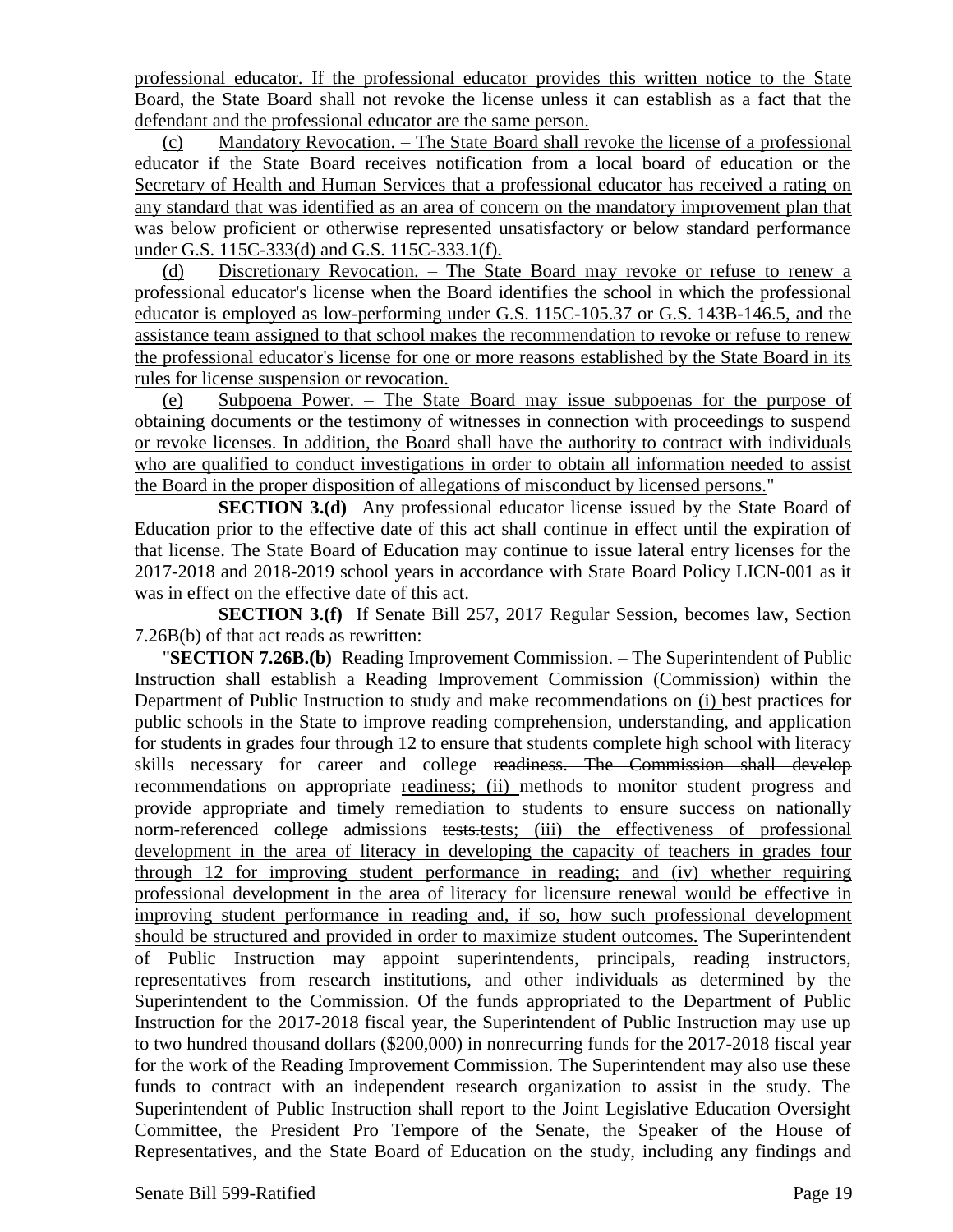recommendations, no later than January 15, 2019. The State Board of Education may use the findings and recommendations to inform the State Board's policies and may submit additional comments on the report to the Joint Legislative Education Oversight Committee, the President Pro Tempore of the Senate, and the Speaker of the House of Representatives no later than February 15, 2019."

**SECTION 3.(g)** The Superintendent of Public Instruction shall develop a program to publicly recognize individuals who have engaged in at least 40 years of licensed teaching in North Carolina. Beginning with the 2017-2018 school year and annually thereafter, the program shall include public recognition of any qualifying teachers.

# **PART IV. BACKGROUND CHECKS AND EMPLOYEE DISMISSAL PROCEDURES SECTION 4.(a)** G.S. 115C-218.90(b)(1) reads as rewritten:

"(1) If the local board of education of the local school administrative unit in which a charter school is located has adopted a policy requiring criminal history checks under G.S. 115C-332, then the board of directors of each charter school located in that local school administrative unit shall adopt a policy mirroring the local board of education policy that requires an applicant for employment to be checked for a criminal history, as defined in G.S. 115C-332. Each charter school board of directors shall apply its policy uniformly in requiring applicants for employment to be checked for a criminal history before the applicant is given an unconditional job offer. A charter school board of directors may employ an applicant conditionally while the board is checking the person's criminal history and making a decision based on the results of the check. If the local board of education adopts a policy providing for periodic checks of criminal history of employees, then the board of directors of each charter school located in that local school administrative unit shall adopt a policy mirroring that local board of education policy. A board of directors shall indicate, upon inquiry by any other local board of education, charter school, or regional school in the State as to the reason for an employee's resignation or dismissal, if an employee's criminal history was relevant to the employee's resignation or dismissal."

**SECTION 4.(b)** G.S. 115C-238.73 is amended by adding a new subsection to read:

"(i) The board of directors may adopt a policy providing for uniform periodic checks of criminal history of employees. Boards of directors shall not require employees to pay for the criminal history check authorized under this subsection. A board of directors shall indicate, upon inquiry by any other local board of education, charter school, or regional school in the State as to the reason for an employee's resignation or dismissal. If a teacher's criminal history is relevant to a teacher's resignation, the board of directors shall report to the State Board of Education the reason for an employee's resignation."

**SECTION 4.(c)** G.S. 115C-325(f)(1) reads as rewritten:

 $\Gamma(f)$  (1) Suspension without Pay. – If a superintendent believes that cause exists for dismissing a career employee for any reason specified in G.S. 115C-325(e)(1) and that immediate suspension of the career employee is necessary, the superintendent may suspend the career employee without pay. Before suspending a career employee without pay, the superintendent shall meet with the career employee and give him written notice of the charges against him, an explanation of the bases for the charges, and an opportunity to respond. However, if the teacher is incarcerated or is in the custody of a local, State, private, or federal correctional facility, the superintendent shall not be required to meet with the teacher before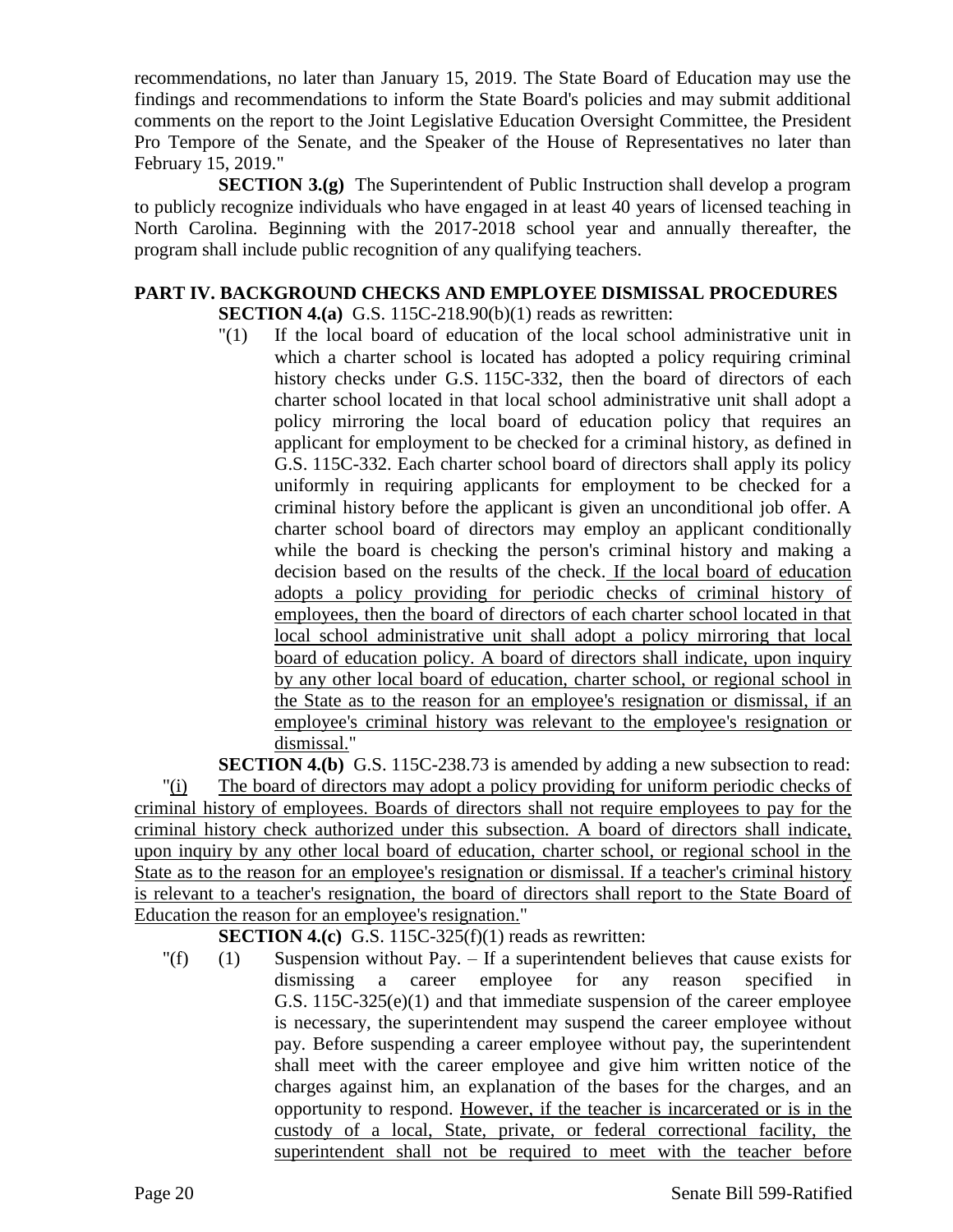suspending that teacher without pay but may instead provide written notice of the charges against the teacher, provide a written explanation of the basis for the charges, and provide an opportunity for the teacher to respond in writing. Within five days after a suspension under this paragraph, the superintendent shall initiate a dismissal, demotion, or disciplinary suspension without pay as provided in this section. If it is finally determined that no grounds for dismissal, demotion, or disciplinary suspension without pay exist, the career employee shall be reinstated immediately, shall be paid for the period of suspension, and all records of the suspension shall be removed from the career employee's personnel file."

**SECTION 4.(d)** G.S. 115C-325(o)(2) reads as rewritten:

"(2) A teacher, career or probationary, who is not recommended for dismissal should not resign without the consent of the superintendent unless he or she has given at least 30 days' notice. If a teacher who is not recommended for dismissal does resign without giving at least 30 days' notice, the board may request that the State Board of Education revoke the teacher's license for the remainder of that school year. A copy of the request shall be placed in the teacher's personnel file. If a teacher's criminal history is relevant to the teacher's resignation, regardless of whether the teacher has given at least 30 days' notice, the board shall report to the State Board of Education the reason for an employee's resignation."

#### **SECTION 4.(e)** G.S. 115C-325.5(a) reads as rewritten:

"(a) Immediate Suspension Without Pay. – If a superintendent believes that cause exists for dismissing a teacher for any reason specified in G.S. 115C-325.4 and that immediate suspension of the teacher is necessary, the superintendent may suspend the teacher without pay. Before suspending a teacher without pay, the superintendent shall meet with the teacher and give him or her written notice of the charges against the teacher, an explanation of the basis for the charges, and an opportunity to respond. However, if the teacher is incarcerated or is in the custody of a local, State, private, or federal correctional facility, the superintendent shall not be required to meet with the teacher before suspending that teacher without pay but may instead provide written notice of the charges against the teacher, provide a written explanation of the basis for the charges, and provide an opportunity for the teacher to respond in writing. Within five days after a suspension under this subsection, the superintendent shall initiate a dismissal, demotion, or disciplinary suspension without pay as provided in this section. If it is finally determined that no grounds for dismissal, demotion, or disciplinary suspension without pay exist, the teacher shall be reinstated immediately, shall be paid for the period of suspension, and all records of the suspension shall be removed from the teacher's personnel file."

# **SECTION 4.(f)** G.S. 115C-325.9(b) reads as rewritten:

"(b) Thirty Days' Notice Resignation Requirement. – A teacher who is not recommended for dismissal should not resign during the term of the contract without the consent of the superintendent unless he or she has given at least 30 days' notice. If a teacher who is not recommended for dismissal does resign during the term of the contract without giving at least 30 days' notice, the board may request that the State Board of Education revoke the teacher's license for the remainder of that school year. A copy of the request shall be placed in the teacher's personnel file. If a teacher's criminal history is relevant to the teacher's resignation, regardless of whether the teacher has given at least 30 days' notice, the board shall report to the State Board of Education the reason for an employee's resignation."

**SECTION 4.(g)** G.S. 115C-332 is amended by adding a new subsection to read:

"(i) The local board of education may adopt a policy providing for periodic checks of criminal history of employees. Local boards of education shall not require employees to pay for the criminal history check authorized under this subsection. A local board of education shall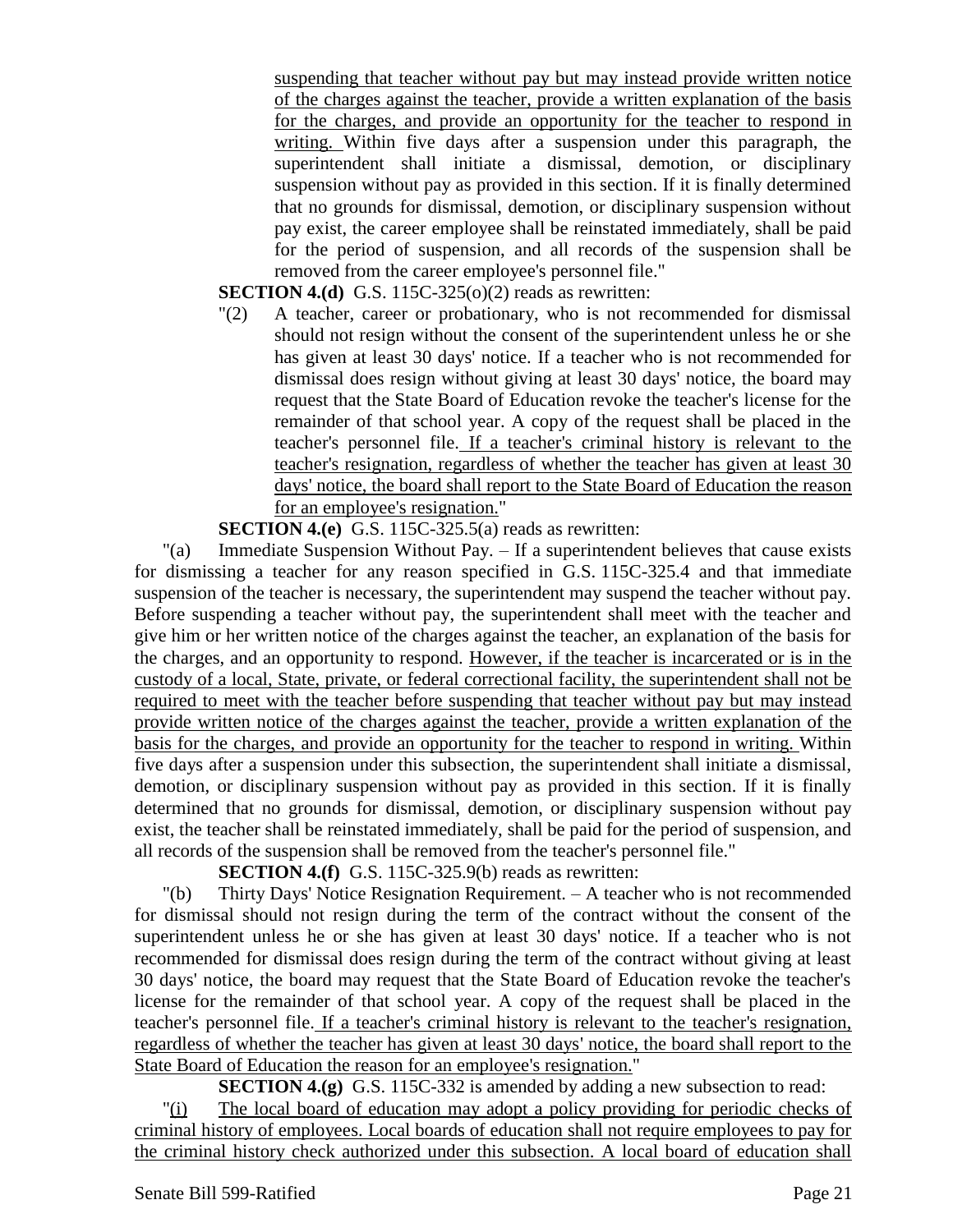indicate, upon inquiry by any other local board of education, charter school, or regional school in the State as to the reason for an employee's resignation or dismissal, if an employee's criminal history was relevant to the employee's resignation or dismissal."

# **PART V. ENSURE AVAILABILITY OF INFORMATION ON TEACHER VACANCIES**

**SECTION 5.(a)** G.S. 115C-12(22) reads as rewritten:

- "(22) Duty to Monitor the State of the Teaching Profession in North Carolina.
	- a. The State Board of Education shall monitor and compile an annual report on the state of the teaching profession in North Carolina that includes data on the decisions of teachers to leave the teaching profession. The State Board shall adopt standard procedures for each local board of education to use in requesting the information from teachers who are not continuing to work as teachers in the local school administrative unit and shall require each local board of education to report the information to the State Board in a standard format adopted by the State Board.profession and data on teaching positions that local boards of education are unable to fill, as provided in G.S. 115C-299.5.
		- b. The annual teacher transition report shall include data on the following:
			- 1. The number of teachers who left the profession without remaining in the field of education and the reasons for teachers leaving the profession.
			- 2. The number of teachers who left their employment to teach in other states.
			- 3. The number of teachers who left their employment to work in another school in North Carolina, including nonpublic schools and charter schools.
			- 4. The number of teachers who left a classroom position for another type of educational position.
			- 5. The number of teachers who left employment in hard-to-staff schools. A hard-to-staff school shall be any school identified as low-performing, as provided in G.S. 115C-105.37.
			- 6. The number of teachers who left employment in hard-to-staff subject areas. A hard-to-staff subject area is either of the following:
				- I. As defined by the United States Department of Education.
				- II. A subject area that has resulted in a long-term vacancy of 16 months or more at a particular school in a local school administrative unit.
		- c. The annual teacher transition report by the State Board of Education shall disaggregate the data included in sub-subdivision b. of this subdivision by teacher effectiveness status at a statewide level. The report shall not disaggregate data on teacher effectiveness status at a local school administrative unit level.

Notwithstanding Article 21A of this Chapter, local school administrative units shall provide to the State Board of Education for the purposes of this report any North Carolina Educator Evaluation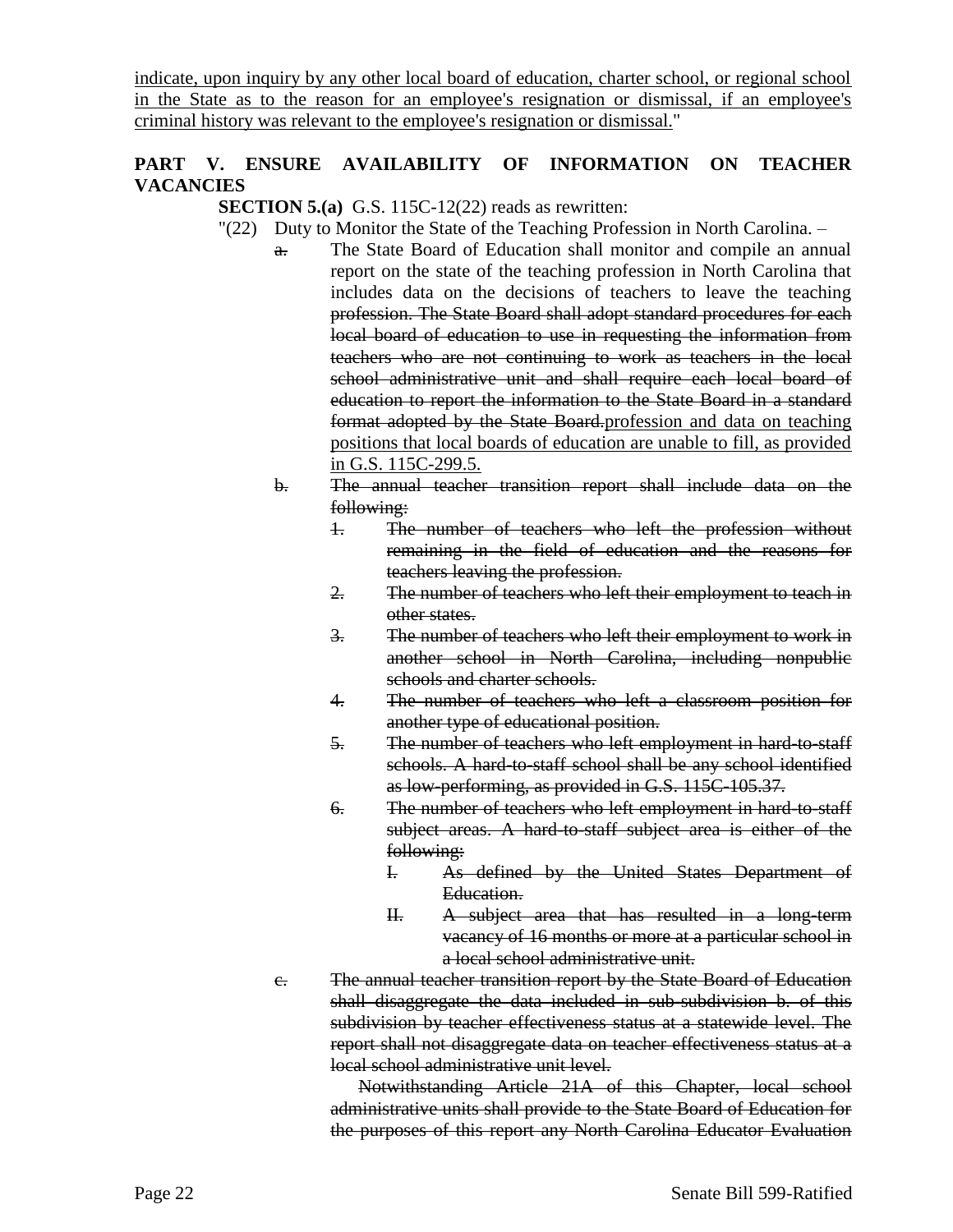System (NCEES) effectiveness status assigned to teachers who left employment.

The State Board of Education shall not report disaggregated data that reveals confidential information in a teacher's personnel file, as defined by Article 21A of this Chapter, such as making the effectiveness status personally identifiable to an individual teacher."

**SECTION 5.(b)** Article 20 of Subchapter V of Chapter 115C of the General Statutes is amended by adding a new section to read:

# "**§ 115C-299.5. Duty to monitor the state of the teaching profession.**

- (a) Definitions. As used in this section, the following definitions apply:
	- (1) Hard-to-staff school. Any school identified as low-performing, as provided in G.S. 115C-105.37.
	- (2) Hard-to-staff subject area. A subject area that is either of the following:
		- a. As defined by the United States Department of Education.
		- b. A subject area that has resulted in a long-term vacancy of 16 months or more at a particular school in a local school administrative unit.

(b) State of the Teaching Profession Report. – The State Board of Education shall monitor and compile an annual report by December 15 annually on the state of the teaching profession in North Carolina that includes data on the decisions of teachers to leave the teaching profession and vacancies in teaching positions as provided in subsections (c) and (e) of this section. The State Board shall adopt standard procedures for each local board of education to use in requesting information required by this report and shall require each local board of education to report the information to the State Board in a standard format adopted by the State Board.

(c) Teachers Leaving the Profession. – The report shall include the following data on the decisions of teachers to leave the teaching profession in the prior school year:

- (1) The number of teachers who left the profession without remaining in the field of education and the reasons for teachers leaving the profession.
- (2) The number of teachers who left their employment to teach in other states.
- (3) The number of teachers who left their employment to work in another school in North Carolina, including nonpublic schools and charter schools.
- (4) The number of teachers who left a classroom position for another type of educational position.
- (5) The number of teachers who left employment in hard-to-staff schools.
- (6) The number of teachers who left employment in hard-to-staff subject areas.

(d) The annual teacher transition report by the State Board of Education shall disaggregate the data included in subsection (c) of this section by teacher effectiveness status at a statewide level. The report shall not disaggregate data on teacher effectiveness status at a local school administrative unit level. Notwithstanding Article 21A of this Chapter, local school administrative units shall provide to the State Board of Education, for the purposes of this report, any North Carolina Educator Evaluation System (NCEES) effectiveness status assigned to teachers who left employment. The State Board of Education shall not report disaggregated data that reveals confidential information in a teacher's personnel file, as defined by Article 21A of this Chapter, such as making the effectiveness status personally identifiable to an individual teacher.

(e) Teacher Vacancies. – The report shall include data on teaching positions that local boards of education are unable to fill with a teacher licensed in that subject area by the fortieth school instructional day of the local school administrative unit's calendar. The report shall aggregate all data to provide both statewide information and information specific to each local school administrative units, including the following:

(1) The number of teacher vacancies by subject area.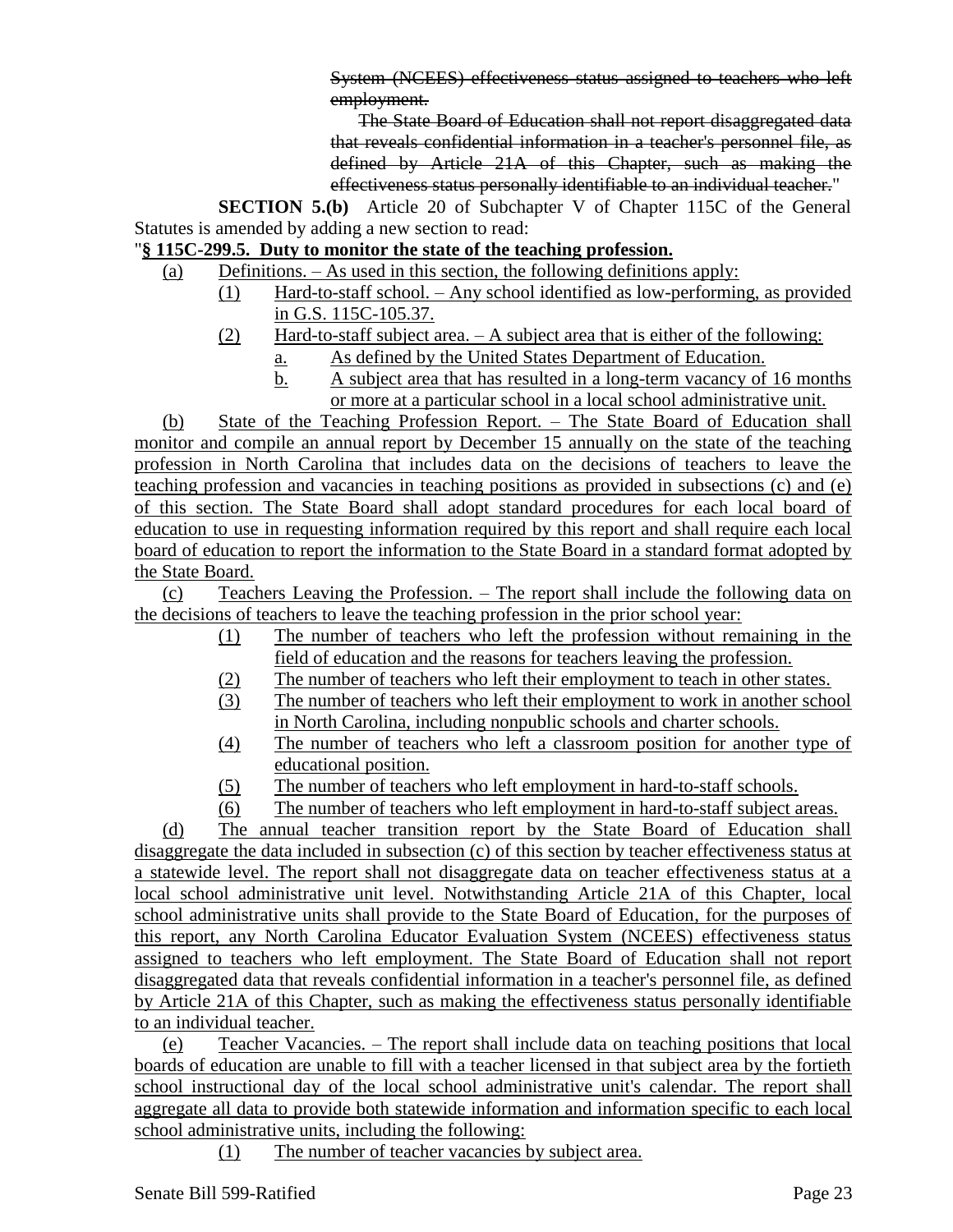(2) The number of teacher vacancies by school with identification of hard-to-staff schools."

**SECTION 5.(c)** The State Board of Education shall complete the first annual report on the state of the teaching profession, including information on vacancies in the teaching profession, no later than December 15, 2017.

# **PART VI. CONFORMING CHANGES**

**SECTION 6.(a)** G.S. 93B-15.1(i) reads as rewritten:

"(i) For the purposes of this section, the State Board of Education shall be considered an occupational licensing board when issuing teacher licenses under G.S. 115C-296.Article 17E of Subchapter V of Chapter 115C of the General Statutes."

**SECTION 6.(b)** G.S. 115C-296.7(g) reads as rewritten:

"(g) NC Teaching Corps members shall be granted lateral entry teaching residency licenses pursuant to G.S. 115C-296.12(a).Article 17E of this Chapter."

**SECTION 6.(c)** G.S. 115C-325.1(6)a. reads as rewritten:

- "a. Who holds at least one of the following licenses issued by the State Board of Education:
	- 1. Aa current standard professional educator's license.
	- 2. A current lateral entry teaching license.
	- 3. A regular, not expired, vocational license."

### **SECTION 6.(d)** G.S. 115C-325.4(a)(11) reads as rewritten:

 $\sqrt{(11)}$  Any cause which constitutes grounds for the revocation of the teacher's teaching license or the school administrator's administratorprofessional educator's license."

**SECTION 6.(e)** G.S. 115C-333(d) reads as rewritten:

"(d) State Board Notification. – If a local board dismisses an employee of a low-performing school who is a teacher with career status for any reason except a reduction in force under G.S. 115C-325(e)(1)l., or dismisses an employee who is a teacher on contract for cause or elects to not renew an employee's contract as a result of a superintendent's recommendation under subsection (b) or (c) of this section, it shall notify the State Board of the action, and the State Board annually shall provide to all local boards the names of those individuals. If a local board hires one of these individuals, within 60 days the superintendent or the superintendent's designee shall observe the employee, develop a mandatory improvement plan to assist the employee, and submit the plan to the State Board. The State Board shall review the mandatory improvement plan and may provide comments and suggestions to the superintendent. If on the next evaluation the employee receives a rating on any standard that was identified as an area of concern on the mandatory improvement plan that is again below proficient or otherwise represents unsatisfactory or below standard performance, the local board shall notify the State Board and the State Board shall initiate a proceeding to revoke the employee's license under G.S. 115C-296(d). G.S. 115C-270.35. If on this next evaluation the employee receives at least a proficient rating on all of the performance standards that were identified as areas of concern on the mandatory improvement plan, the local board shall notify the State Board that the employee is in good standing and the State Board shall not continue to provide the individual's name to local boards under this subsection unless the employee is a teacher with career status and is subsequently dismissed under G.S. 115C-325 except for a reduction in force, or the employee is a teacher on contract subsequently dismissed under G.S. 115C-325.4."

# **SECTION 6.(f)** G.S. 115C-333.1(f) reads as rewritten:

"(f) State Board Notification. – If a local board dismisses a teacher with career status for any reason except a reduction in force under G.S. 115C-325(e)(1)l., or dismisses a teacher on contract for cause or elects to not renew a teacher's contract as a result of a superintendent's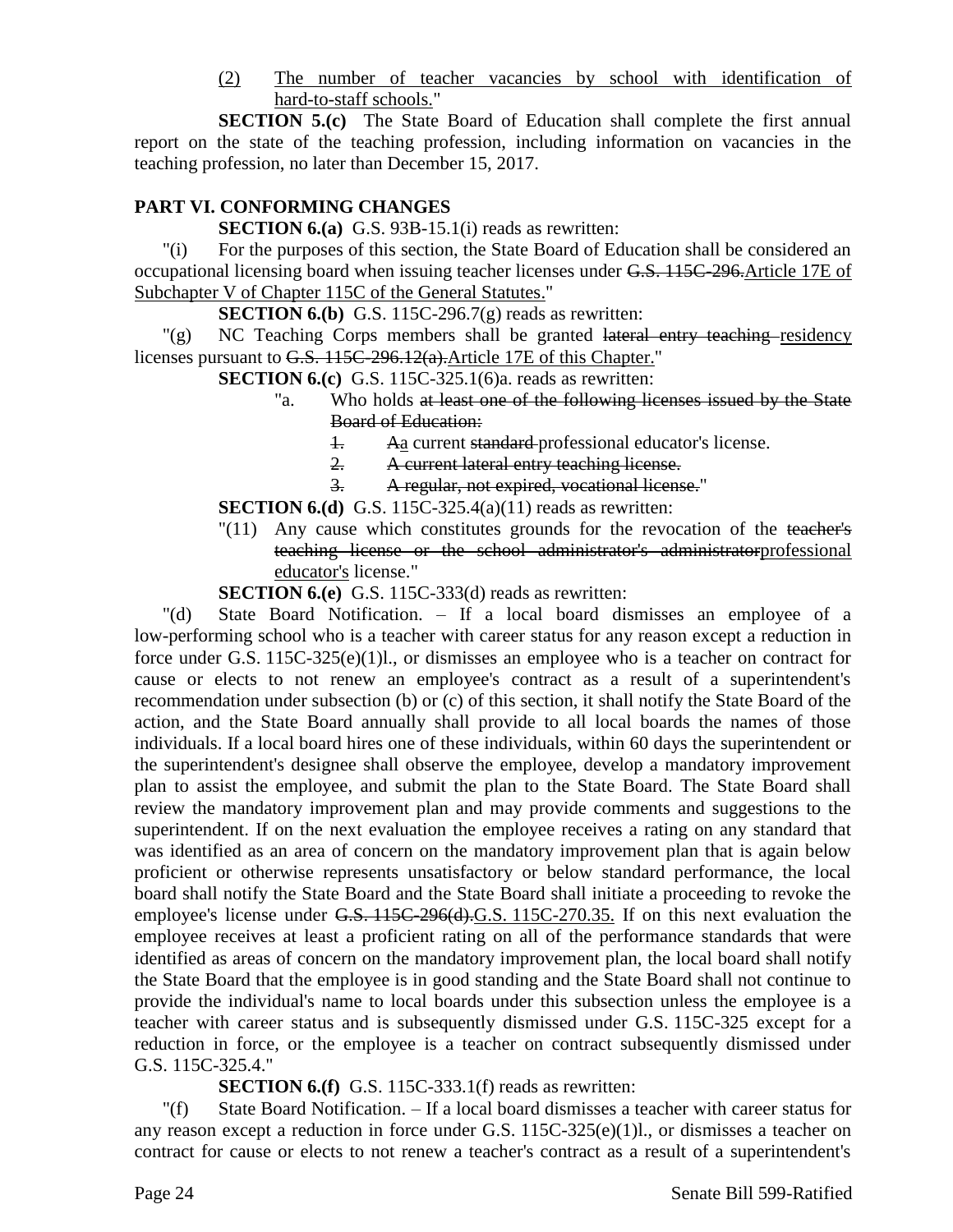recommendation under subsection (d) of this section, it shall notify the State Board of the action, and the State Board annually shall provide to all local boards the names of those teachers. If a local board hires one of these teachers, within 60 days the superintendent or the superintendent's designee shall observe the teacher, develop a mandatory improvement plan to assist the teacher, and submit the plan to the State Board. The State Board shall review the mandatory improvement plan and may provide comments and suggestions to the superintendent. If on the next evaluation the teacher receives a rating on any standard that was an area of concern on the mandatory improvement plan that is again below proficient or a rating that otherwise represents unsatisfactory or below standard performance, the local board shall notify the State Board, and the State Board shall initiate a proceeding to revoke the teacher's license under G.S. 115C-296(d).G.S. 115C-270.35. If on the next evaluation the teacher receives at least a proficient rating on all of the overall performance standards that were areas of concern on the mandatory improvement plan, the local board shall notify the State Board that the teacher is in good standing, and the State Board shall not continue to provide the teacher's name to local boards under this subsection unless the teacher has career status and is subsequently dismissed under G.S. 115C-325 except for a reduction in force or is a teacher on contract who is subsequently dismissed under G.S. 115C-325.4. If, however, on this next evaluation the teacher receives a developing rating on any standards that were areas of concern on the mandatory improvement plan, the teacher shall have one more year to bring the rating to proficient if the local board elects to renew the teacher's contract. If by the end of this second year the teacher is not proficient in all standards that were areas of concern on the mandatory improvement plan, the local board shall notify the State Board, and the State Board shall initiate a proceeding to revoke the teacher's license under G.S. 115C-296(d).G.S. 115C-270.35."

**SECTION 6.(g)** G.S. 115D-5(p) reads as rewritten:

"(p) The North Carolina Community College System may offer courses, in accordance with the lateral entry program of study established under G.S. 115C-296.12, Article 17D of Subchapter V of Chapter 115C of the General Statutes, to individuals who choose to enter the teaching profession by lateral entry.through residency licensure."

**SECTION 6.(h)** G.S. 116-239.5(a) reads as rewritten:

"(a) The Board of Governors, in consultation with the constituent institutions of The University of North Carolina with educator preparation programs, shall designate eight constituent institutions to establish laboratory schools to serve public school students in accordance with the provisions of this Article. The Board of Governors shall select eight constituent institutions with quality educator preparation programs as demonstrated by the annual performance measures reported by the constituent institutions in accordance with G.S. 115C-296.13.G.S. 115C-269.35."

**SECTION 6.(i)** G.S. 116-239.13(5) reads as rewritten:

"(5) Information on the student outcomes for students who are enrolled in each educator preparation program who obtained clinical experience in school leadership and teaching in the lab schools, including the performance elements reported under G.S. 115C-296.13(b).G.S. 115C-269.35."

**SECTION 6.(j)** If House Bill 155, 2017 Regular Session, becomes law, G.S. 115C-325(f)(1), as amended by Section 4(c) of this act, reads as rewritten:

 $'(f)$  (1) Suspension without Pay. – If a superintendent believes that cause exists for dismissing a career employee for any reason specified in G.S. 115C-325(e)(1) and that immediate suspension of the career employee is necessary, the superintendent may suspend the career employee without pay. Before suspending a career employee without pay, the superintendent shall meet with the career employee and give him written notice of the charges against him, an explanation of the bases for the charges, and an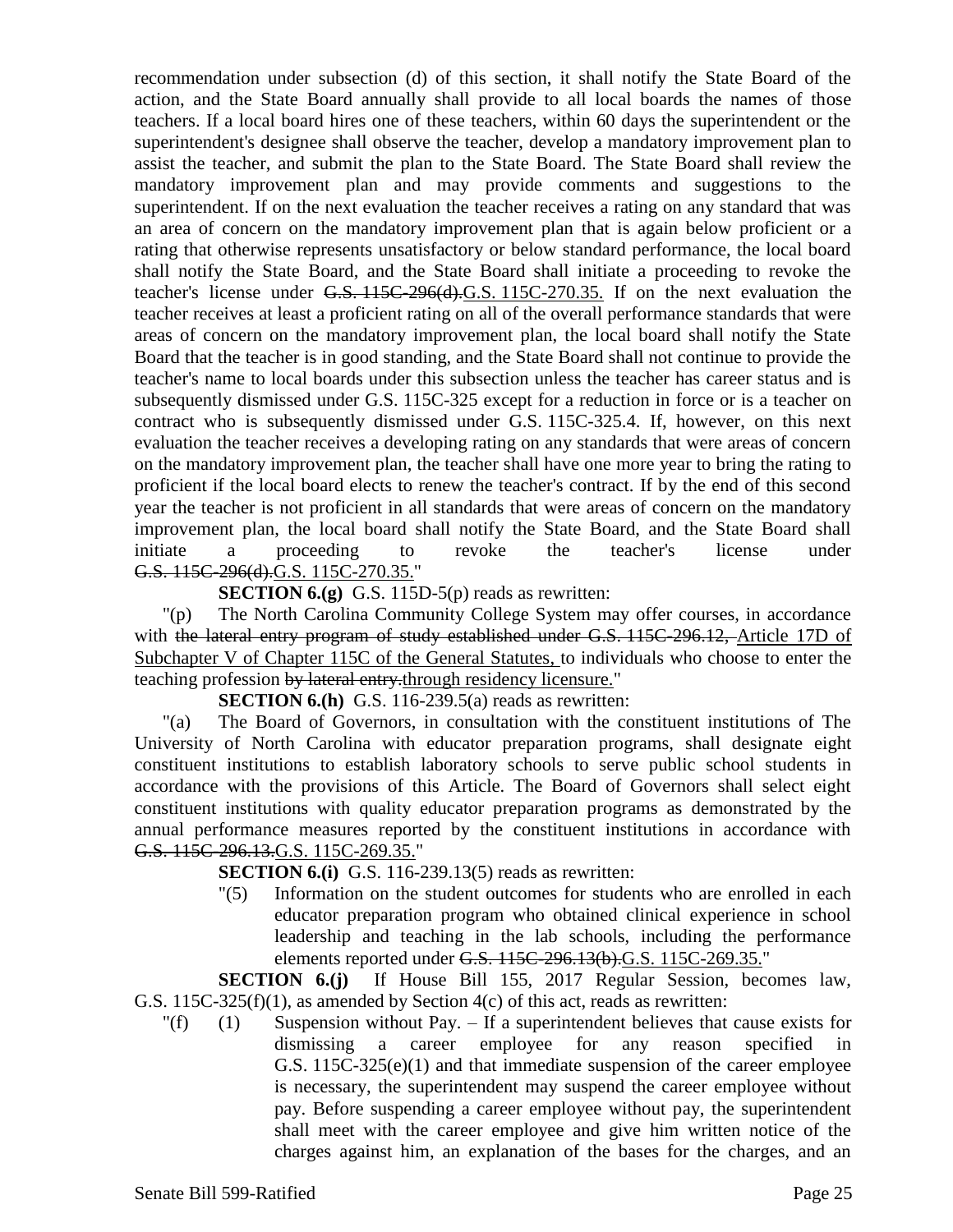opportunity to respond. However, if the teacher career employee is incarcerated or is in the custody of a local, State, private, or federal correctional facility, the superintendent shall not be required to meet with the teacher career employee before suspending that teacher employee without pay but may instead provide written notice of the charges against the teacher,employee, provide a written explanation of the basis for the charges, and provide an opportunity for the teacher employee to respond in writing. Within five days after a suspension under this paragraph, the superintendent shall initiate a dismissal, demotion, or disciplinary suspension without pay as provided in this section. If it is finally determined that no grounds for dismissal, demotion, or disciplinary suspension without pay exist, the career employee shall be reinstated immediately, shall be paid for the period of suspension, and all records of the suspension shall be removed from the career employee's personnel file."

**SECTION 6.(k)** If House Bill 155, 2017 Regular Session, becomes law, G.S. 115C-325(o)(2), as amended by Section 4(d) of this act, reads as rewritten:

"(2) A teacher, career or probationary, career employee who is not recommended for dismissal should not resign without the consent of the superintendent unless he or she has given at least 30 days' notice. If a teacher career employee who is not recommended for dismissal does resign without giving at least 30 days' notice, the board may request that the State Board of Education revoke the teacher's career employee's license for the remainder of that school year. A copy of the request shall be placed in the teacher's career employee's personnel file. If a teacher's career employee's criminal history is relevant to the teacher's employee's resignation, regardless of whether the teacher employee has given at least 30 days' notice, the board shall report to the State Board of Education the reason for an employee's resignation."

**SECTION 6.(***l***)** If House Bill 155, 2017 Regular Session, becomes law, Section 2(f) of that act is repealed.

**SECTION 6.(m)** If Senate Bill 257, 2017 Regular Session, becomes law, then Section 8.29(a) of S.L. 2016-94, as amended by Section 7.20(a) of Senate Bill 257, 2017 Regular Session, reads as rewritten:

"**SECTION 8.29.(a)** Purpose. – The purpose of this section is to establish a pilot program for, beginning with the 2016-2017 fiscal year, the local boards of education of the Anson County, Franklin County, Moore County, Richmond County, and Scotland County school administrative units and, beginning with the 2017-2018 fiscal year, the local boards of education of the Alamance-Burlington Schools, Beaufort County Schools, Bertie County Schools, Duplin County Schools, Edenton-Chowan Schools, Edgecombe County Schools, Guilford County Schools, Halifax County Schools, Nash-Rocky Mount Schools, Northampton County Schools, Randolph County Schools, Tyrrell County Schools, Vance County Schools, and Washington County Schools to provide tuition assistance awards to part-time or full-time teacher assistants working in those local school administrative units to pursue a college degree that will result in teacher licensure. Tuition assistance awards under the program may be provided for part-time or full-time coursework. A local board of education may grant a teacher assistant academic leave to pursue coursework that may only be taken during working hours. A teacher assistant receiving an award under the program shall fulfill the student teaching requirements of an educator preparation program by working in the teacher assistant's employing local school administrative unit. A teacher assistant shall continue to receive salary and benefits while student teaching in the local school administrative unit in accordance with G.S. 115C-310(b).G.S. 115C-269.30(c)."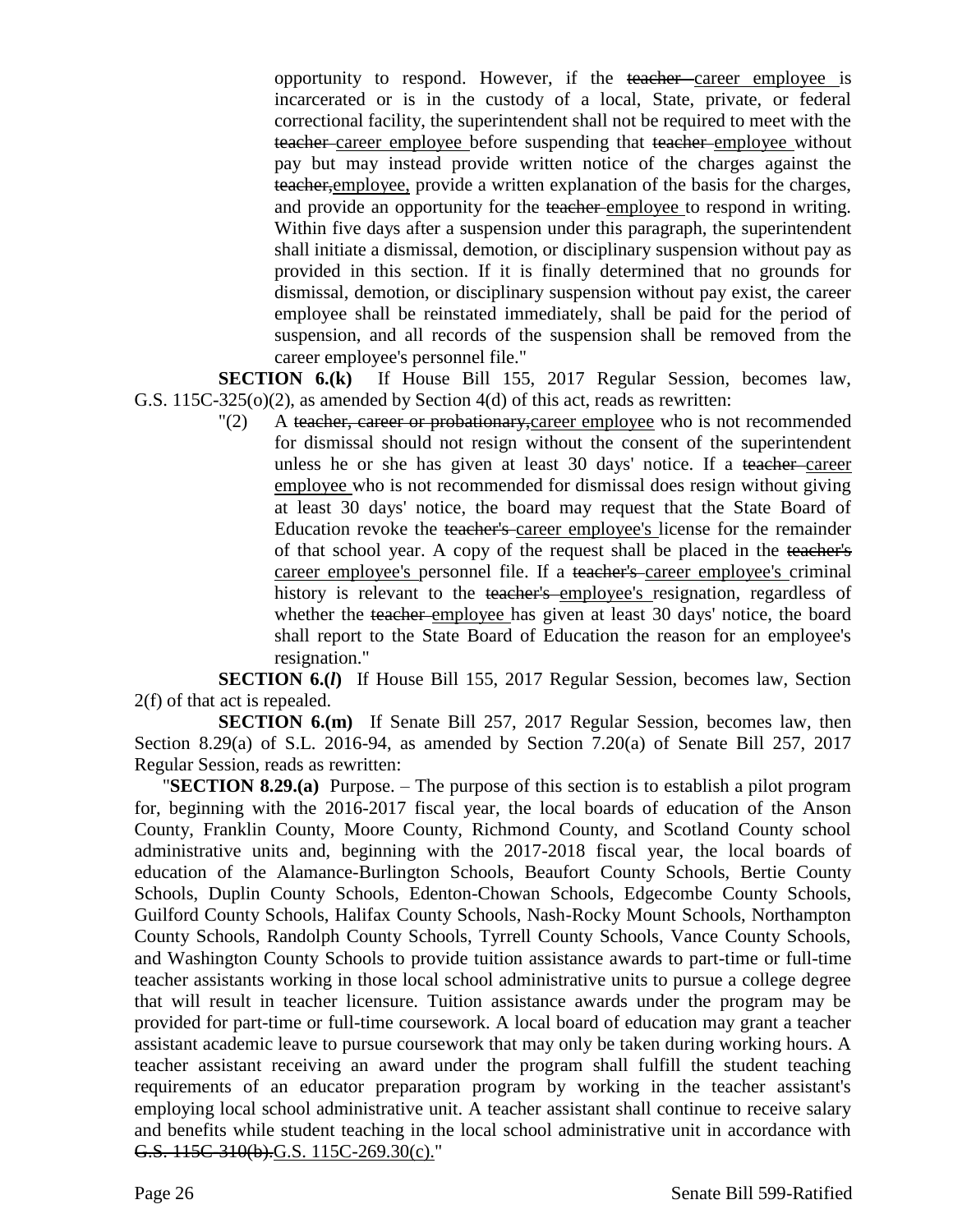# **SECTION 6.(n)** If Senate Bill 257, 2017 Regular Session, becomes law, G.S. 115C-269.30, as enacted by Section 2(i) of this act, reads as rewritten:

### "**§ 115C-269.30. Teacher assistants engaged in internships.**

(a) Program for Teacher Assistants. – The State Board shall adopt a program to facilitate the process by which teacher assistants may become teachers. Teacher assistants who participate in this program:program shall meet the following requirements:

- (1) Shall beBe enrolled in a recognized EPP.
- (2) Shall beBe employed in a North Carolina public school.

(b) Internship Assignments. – Local school administrative units are encouraged to assign teacher assistants to a different classroom during an internship than the classroom they are assigned to as a teacher assistant. To the extent possible, they may be assigned to another school within the same local school administrative unit.

 $(c)$  Salary and Benefits. – At the discretion of the local school administrative unit, teacherTeacher assistants may shall continue to receive their salary and benefits while interning in the same local school administrative unit where they are employed as a teacher assistant.

(d) Consultation With Institutions of Higher Education. – The State Board shall consult with the Board of Governors of The University of North Carolina and the North Carolina Independent Colleges and Universities in the development of the program."

**SECTION 6.(o)** If Senate Bill 257, 2017 Regular Session, becomes law, G.S. 115C-300.1(c), as enacted by Section 3(b) of this act, reads as rewritten:

"(c) Mentor Teacher Training. – The State Board shall develop and coordinate a mentor teacher training program. The State Board shall develop criteria for selecting excellent, experienced, and qualified teachers to be participants in the mentor teacher training program as follows:

- (1) Mentor teachers shall be either of the following:
	- a. Teachers rated, through formal evaluations, at least at the "proficient" level as part of the North Carolina Teacher Evaluation System and have met expectations for student growth.System.
	- b. Retired teachers.
- (2) The principal shall determine which mentor teacher best meets the needs of each new teacher and shall assign the most appropriate mentor teacher to that new teacher, with priority consideration for those mentor teachers rated as "distinguished" and "accomplished."
- (3) If a principal determines that a teacher rated as "proficient" or a retired teacher is the most appropriate mentor for a new teacher, the principal shall maintain records of the reasons for that determination.
- (4) A teacher may be a mentor at a different school building from which the mentor is assigned if the following criteria are met:
	- a. The principals of each school and the mentor teacher approve of the assignment.
	- b. The mentor teacher is rated, through formal evaluations, at least at the "accomplished" level as part of the North Carolina Teacher Evaluation System and has met expectations for student growth.System.
	- c. The new teacher's principal maintains a record of the reasons for selecting the mentor from a different school building."

**SECTION 6.(p)** If Senate Bill 257, 2017 Regular Session, becomes law, G.S. 115C-269.25(e), as enacted by Section 2(i) of this act, reads as rewritten:

"(e) Clinical Educator Requirements. – The EPP shall ensure clinical educators who supervise students in internships meet the following requirements:

(1) Be professionally licensed in the field of licensure sought by the student.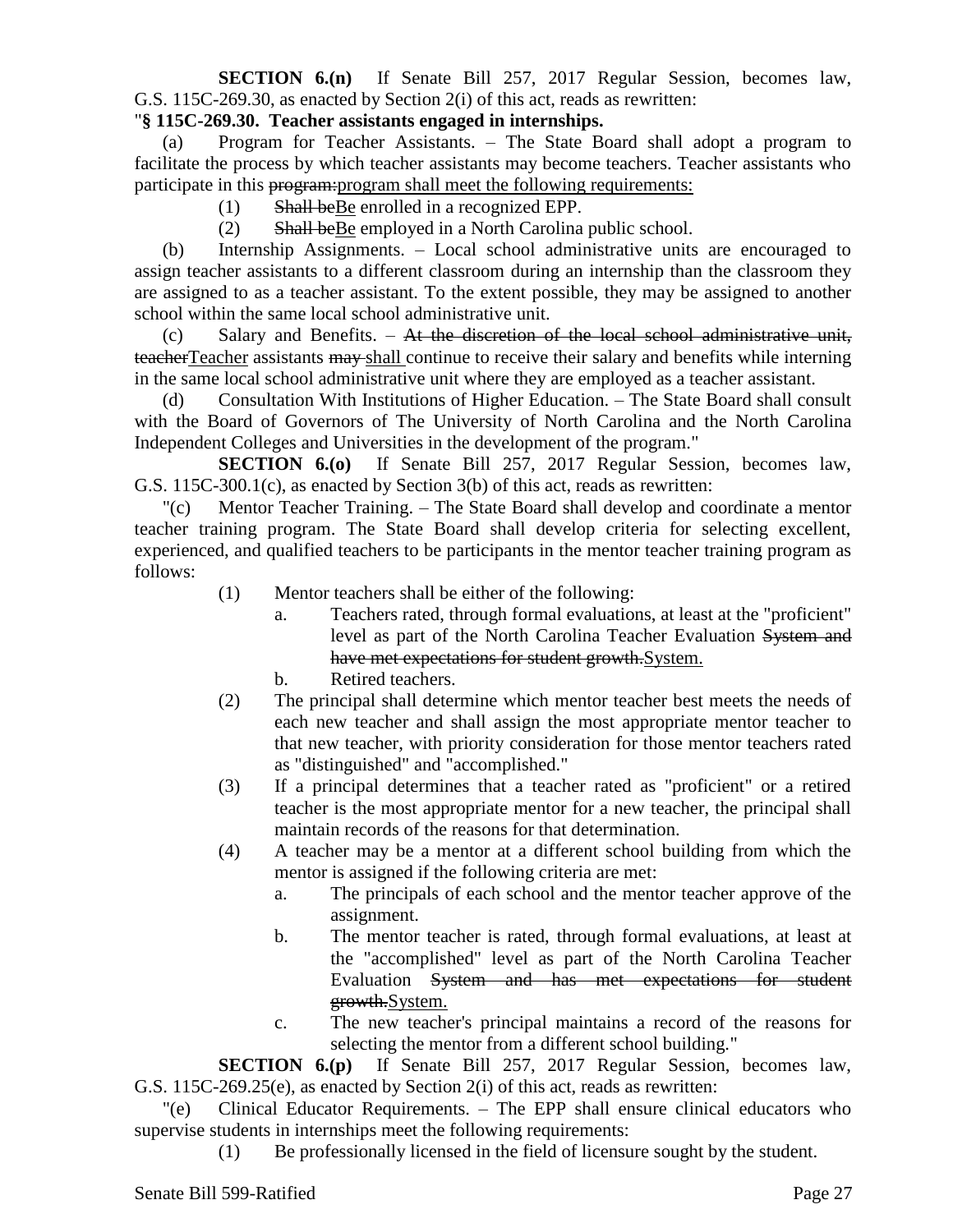- (2) Have a minimum of three years of experience in a teaching role.
- (3) Have been rated, through the educator's most recent formal evaluations, at least at the "proficient" level as part of the North Carolina Teacher Evaluation System, or the equivalent on an evaluation system utilized by another state or partner school, as applicable, and have met expectations as part of a student growth assessment system used by a school-in the field of licensure sought by the student. The principal shall determine which clinical educator best meets the needs of each intern and shall assign the most appropriate clinical educator to that intern, with priority consideration for those clinical educators rated as "distinguished" and "accomplished." If a principal determines that a teacher rated as "proficient" is the most appropriate clinical educator for an intern, the principal shall maintain records of the reasons for that determination."

**SECTION 6.(q)** If Senate Bill 257, 2017 Regular Session, becomes law, G.S. 115C-270.10, as enacted by Section 3(c) of this act, is amended by inserting a new subsection to read:

"(a1) Notwithstanding subsection (a) of this section, the State Board of Education shall reimburse the initial application fee for any new graduate from any recognized EPP the first time an applicant submits an application for teacher licensure, if the applicant has successfully earned an initial professional license in North Carolina. The State Board shall issue the reimbursement to the application fee within 30 days of the date the applicant successfully earns an initial professional license in North Carolina.".

# **PART VII. EFFECTIVE DATE**

**SECTION 7.(a)** This act is effective when it becomes law and applies beginning with the 2017-2018 school year.

**SECTION 7.(b)** Any rules required by this act shall be adopted by February 1, 2018.

**SECTION 7.(c)** The State Board shall accept applications from EPPs for initial approval no later than March 1, 2018, for EPPs applying to accept students in the 2018-2019 school year.

**SECTION 7.(d)** An EPP approved by the State Board prior to July 1, 2017, shall be considered initially authorized until the earlier of June 30, 2020, or the date of its five-year renewal.

**SECTION 7.(e)** All EPPs operating in the State on June 30, 2018, or thereafter shall submit annual performance reports beginning with the 2018-2019 school year. The State Board shall monitor the data quality of the annual performance reports, including checking for statistical anomalies, data availability, and any other issues the State Board deems relevant. The State Board shall report on its monitoring and recommend any legislative changes to the Joint Legislative Education Oversight Committee by December 15, 2020.